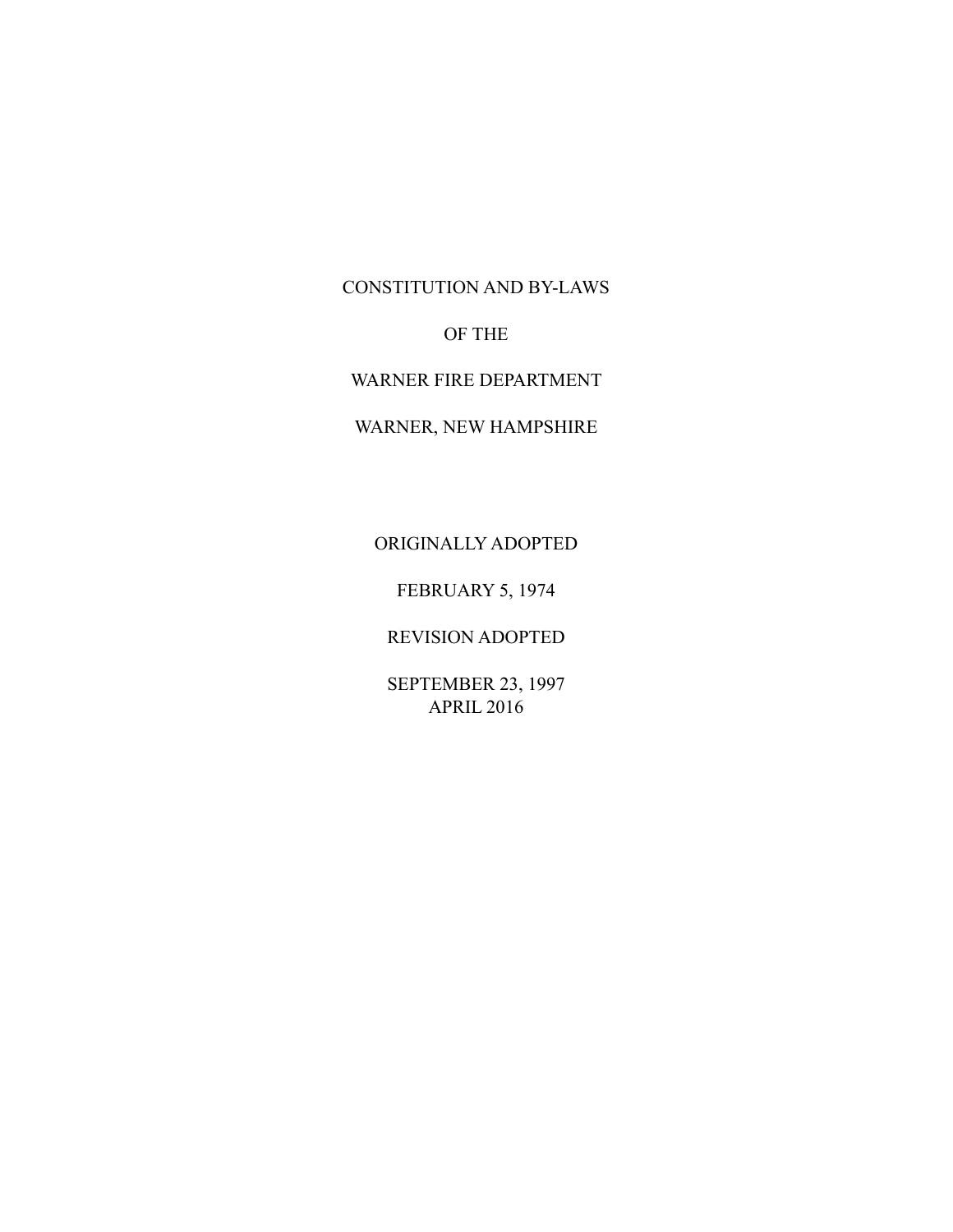#### PREAMBLE

Where as, the strict observance of order constitutes the basis of all improvement and is the only guarantee of the prosperity of the The Department and as it is the duty of every member to respect and obey the officers, therefore be it:

Resolved, that we solemnly pledge ourselves to sustain our officers in the discharge of their duties and hold ourselves bound in honor to abide by and conform to, in every respect, the By-Laws contained herein.

#### MEMBERS OBLIGATION

I, a resident of the Town of Warner, having regularly applied for membership in the Warner Fire Department, do hereby agree to support, maintain and abide by all the laws of the State of New Hampshire governing Fire Departments and all rules and regulations made by the Selectmen of the Town of Warner now in force or that may be enacted by said Selectmen. I also agree to obey all orders of duly elected or appointed officers of the Department as well as all the laws of the Department and Company.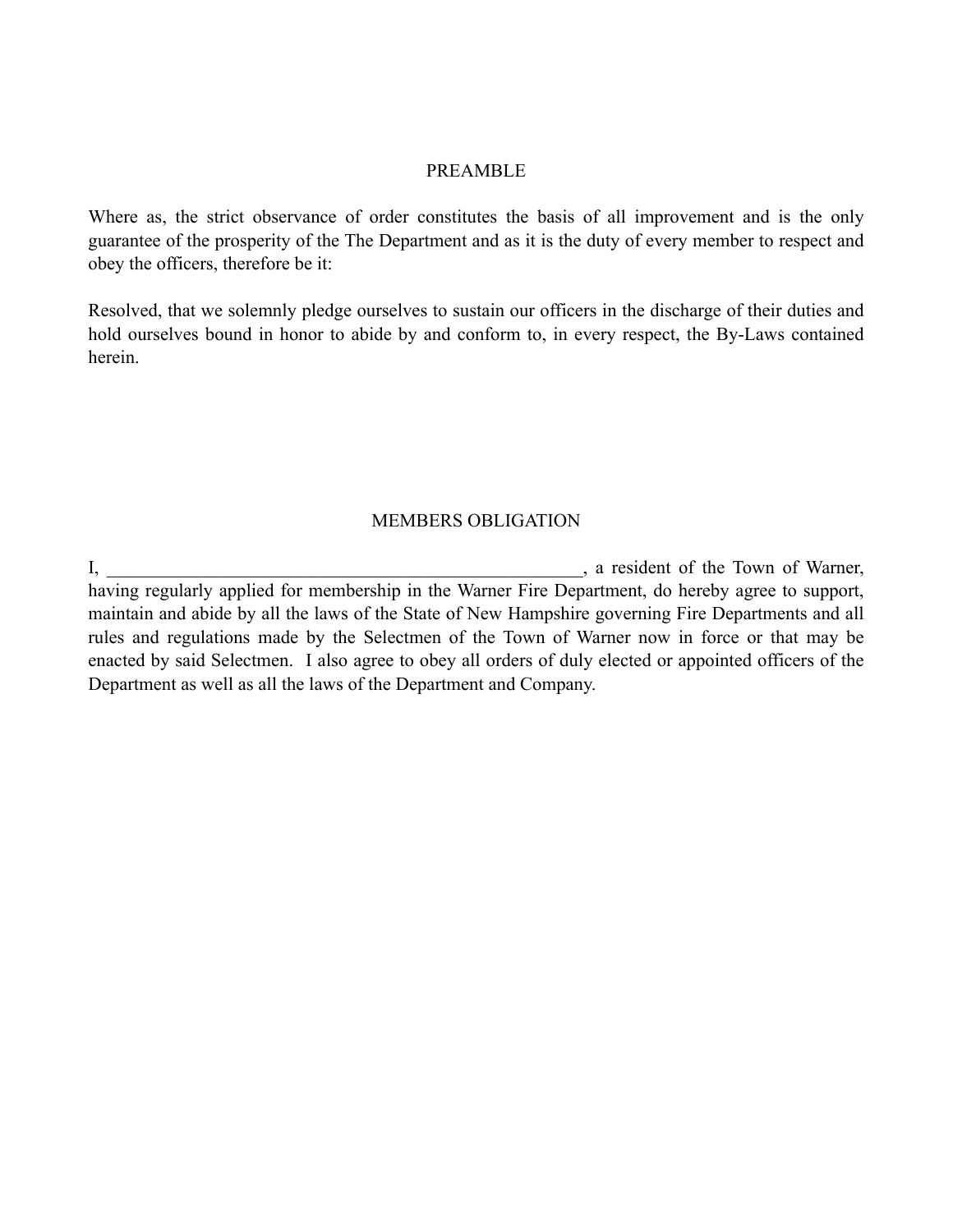#### ARTICLE I

### NAME, OBJECT AND ORGANIZATION

SECTION 1 – This Department shall be known as the Warner Fire Rescue Department, Town of Warner, County of Merrimack and State of New Hampshire. This Department shall be known as the Warner Fire Rescue Department and shall consist of the Silver Lake Hose Company No. 1, established in 1830 and such other Companies as may herein after be organized and approved by the Selectmen of the Town of Warner.

SECTION 2 – The object shall be the prevention and extinguishment of fire, protection of life and property, and delivery of prehospital emergency medical care within the laws of the State of New Hampshire and under the rules, policies and regulations of the Selectmen of the Town of Warner.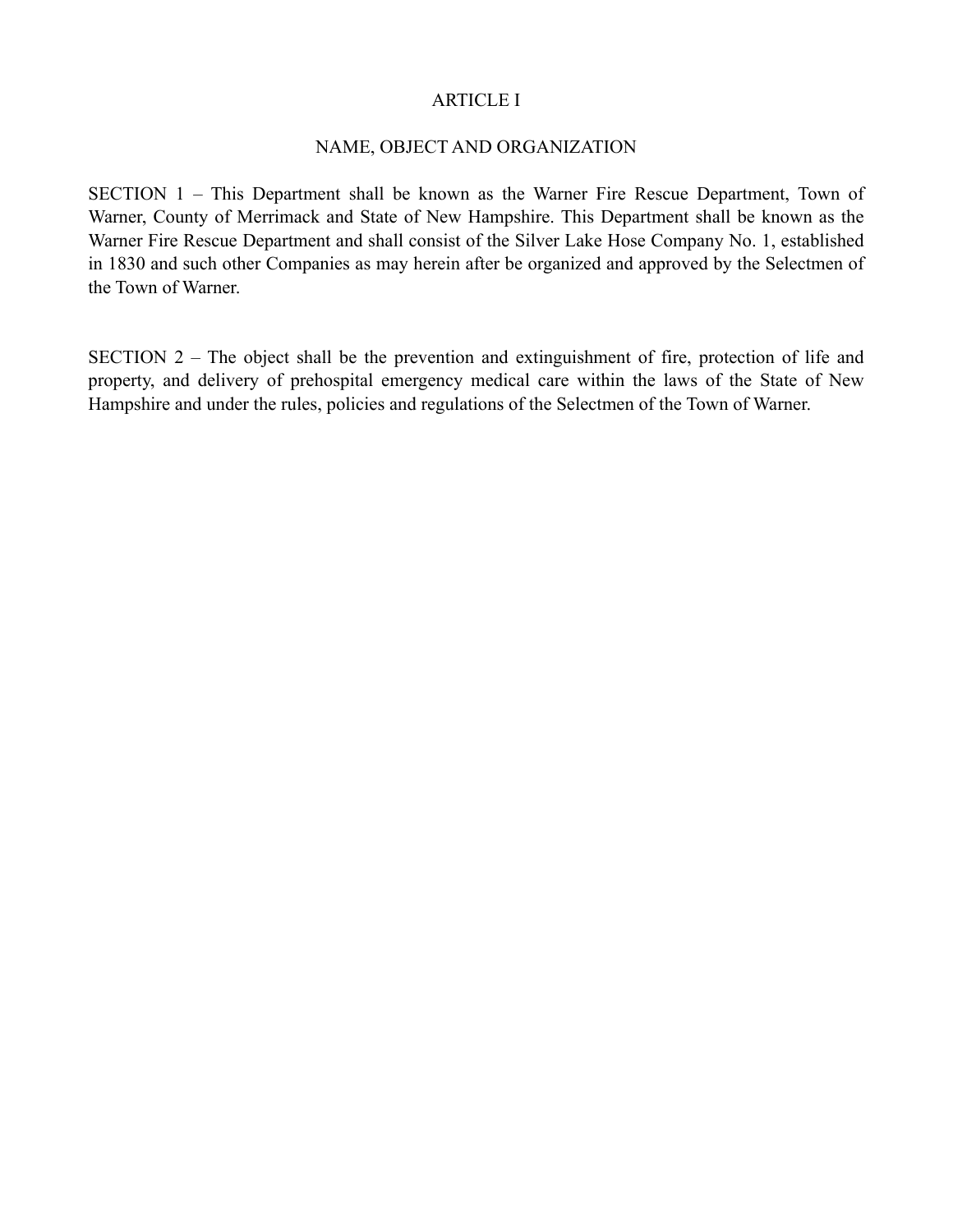### ARTICLE II

## MEMBERSHIP

SECTION 1 – The membership of the Department shall consist of forty-three (43) members. The membership may be expanded upon request of the Chief to the Selectmen of the Town of Warner and with their approval.

SECTION  $2 - A$  citizen of the United States at least eighteen (18) years of age and a resident of the Town of Warner for one (1) year may become a member of the Warner Fire Department, except that a member of another fire department having moved into Town, may be voted into the Department with less than the required one (1) year resident requirement, providing he is mentally and physically fit. In addition a resident with less than one (1) year may be elected onto the Department if they are certified Firefighter I or Emergency Medical Technician. A candidate residing outside the Town of Warner may be considered for membership if they are currently certified Firefighter I or Emergency Medical Technician at the discretion of the Fire Chief.

SECTION 3- Every candidate for membership shall complete an application form supplied by the Department. All questions on said form (application) shall be answered in full.

SECTION 4- A candidate or candidates for membership shall be elected from a list of nominees who were nominated by members of the Department at a regular monthly meeting at least one (1) month prior to their election.

SECTION 5- Every candidate for election to the Department shall be screened by the Screening Committee following nomination by the membership of the Department. Said Screening Committee shall be appointed by the Chief.

SECTION 6- Every candidate recommended by the Screening Committee shall be required to submit to a medical examination, criminal record check and motor vehicle check prior to appointment.

SECTION 7- Members shall be elected to the Department only when a vacancy shall occur.

SECTION 8- Newly elected members shall be on probation for a period of one (1) year from date of their election to the Department.

SECTION 9- Newly elected members shall attend at least one NH Fire Academy certification program in Firefighting or Emergency Medical Responder (or above).

SECTION 10- Newly elected members shall attend all meetings and drills unless excused by a Chief Officer.

SECTION 11 – Each member of the Department shall be issued personal equipment as follows: (a) Approved safety helmet (b) Bunker coat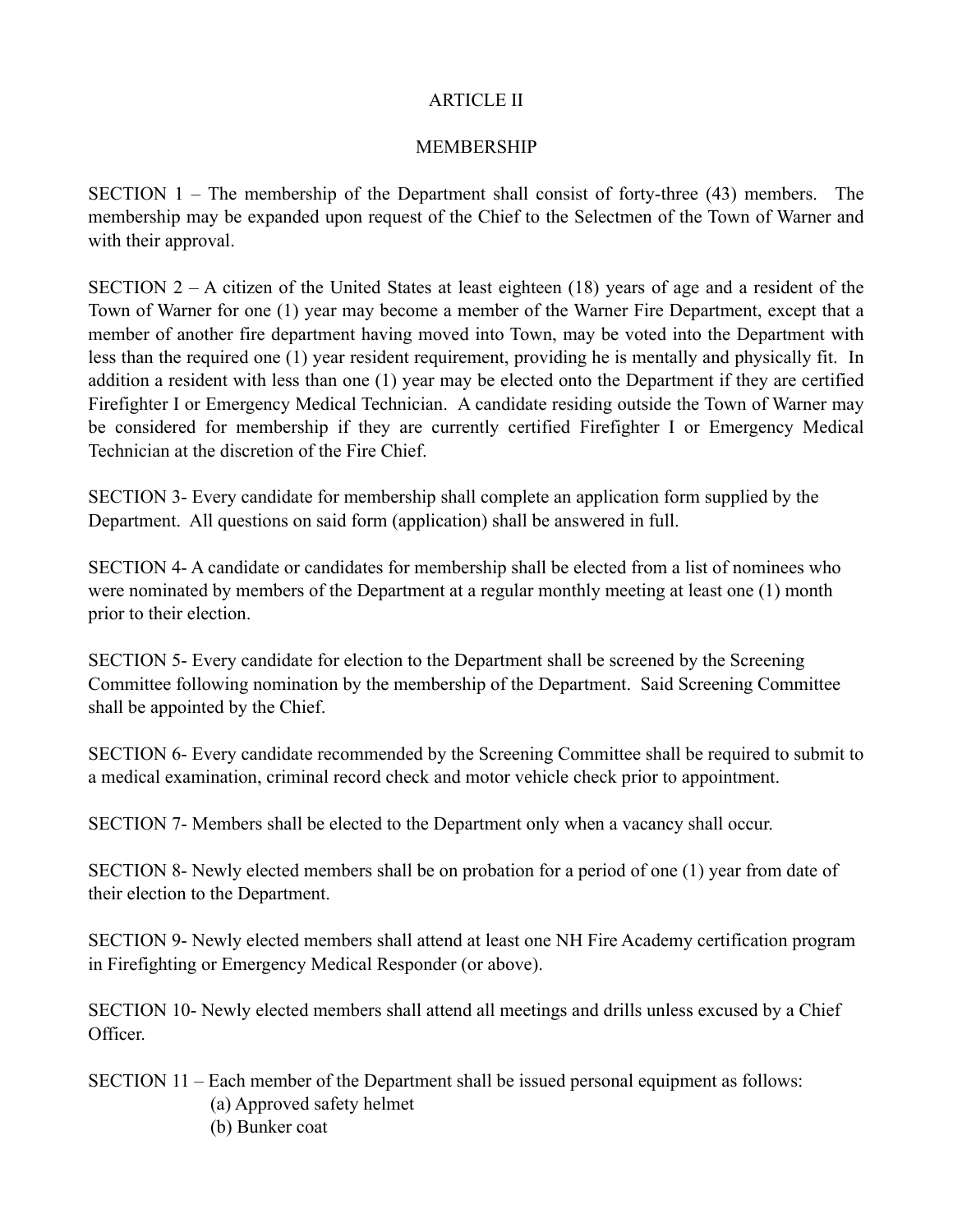(c) Bunker pants and hood (d) Fireman's safety boots (e) Gloves and/or mittens (f) Badge and cap device (g) Auto identification marker (h) Copy of By-Laws (i) Eye protection device (j) Radio pager (k) Forestry shirt and pants (l) Rescue jacket if EMR, EMT, AEMT or Paramedic

SECTION 12– Any member of the Department reaching the age of sixty-five (65) years may retire from active service with the Department and become an Honorary Member. Any member having served twenty (20) years or more upon their retirement may become an Honorary Member.

SECTION 13– A member of the Department who ceases to be a resident of the Town of Warner shall be dropped from the rolls of the Department immediately. All property belonging to the Department which the aforementioned member has been issued or has in his possession shall be returned to the Chief.

SECTION 14– Any member of the Department whose membership ceases, for whatever reason, shall immediately return all equipment issued to him by the Department to the Chief.

SECTION 15 – Any member of the Department that commits three (3) infractions of the By-Laws or create unsafe conditions shall be subject to disciplinary action up to and including termination.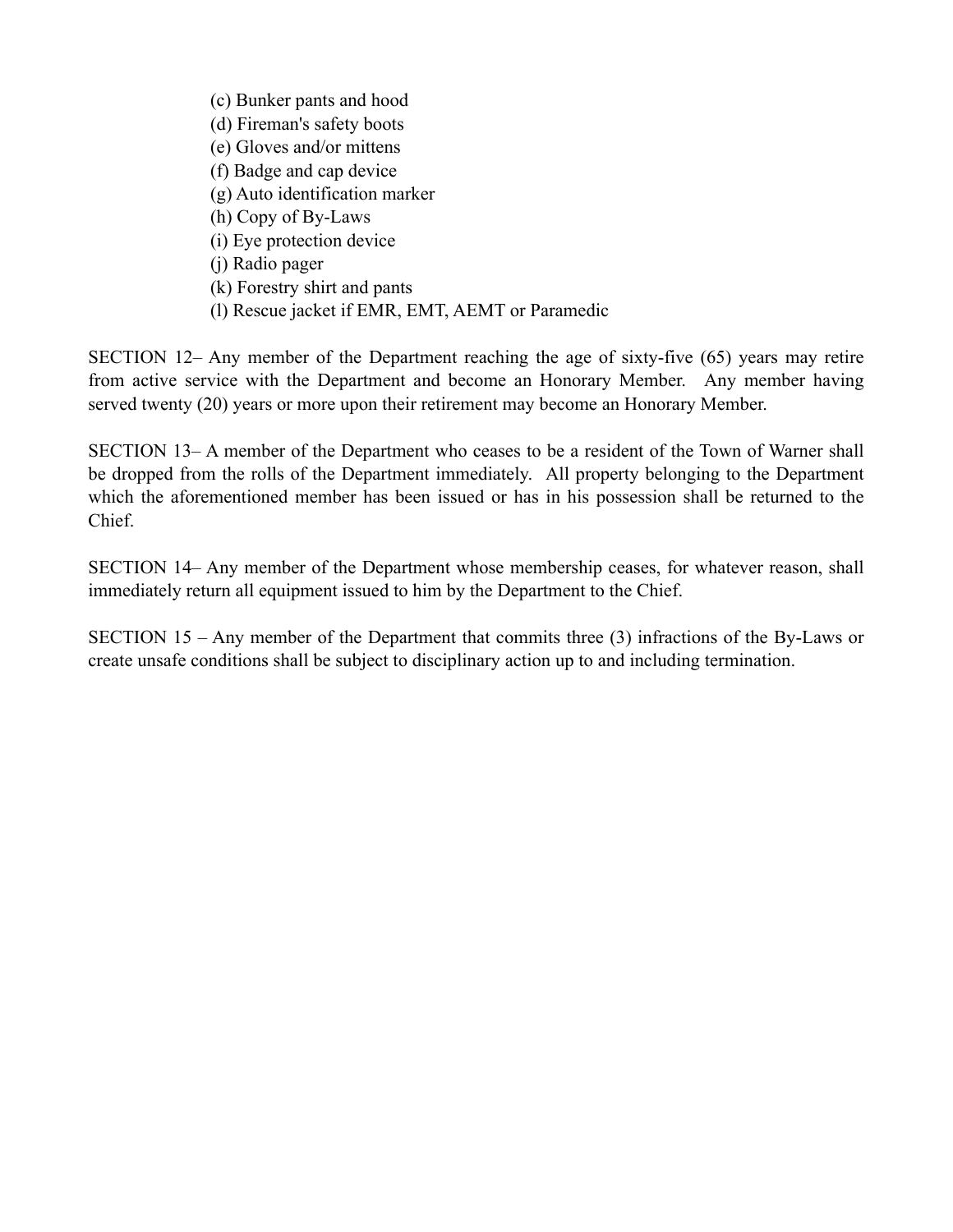#### ARTICLE III

### DEPARTMENT OFFICES

SECTION 1 - The line officers of the Warner Fire/Rescue Department shall be, Chief, First Deputy Chief, Second Deputy Chief. The Administrative officers shall be, Clerk-Treasurer, Sergeant-at-Arms and two (2) Auditors. Their term of office shall be for one (1) year from 0001, January 1<sup>st</sup> to 2400, December 31<sup>st</sup>. Vacancies shall be filled immediately by appointment of the Chief. Said appointment shall be of the unexpired term of the office.

SECTION 2 – If a vacancy should occur in the office of Chief, the First Deputy Chief shall ascend to the office of Chief and assume the duties of said office. The Second Deputy Chief shall ascend to the office of the First Deputy Chief and assume the duties of said office. All of the above will be for the unexpired terms of the offices.

SECTION 3 – Nominations and elections of Chief, First Deputy Chief, Second Deputy Chief, Clerk\ Treasurer, Sergeant-at-Arms and two (2) Auditors shall take place at the December meeting each year. Election of office shall be by two-thirds (2/3), vote of a quorum of the members eligible to vote.

SECTION 4 – The Chief shall appoint at his discretion up to three (3) Fire Captains, one (1) Rescue Captain, three (3) Fire Lieutenants and one (1) Rescue Lieutenant. The announcement of said elections and appointments will be posted at the Fire Station on or before the first of January of each year. However, they shall assume their duties immediately upon appointment and serve for one (1) year or until they are relieved of said duties and assignments. In such case, they will return to duty as firefighter unless they are dismissed or otherwise leave the Department.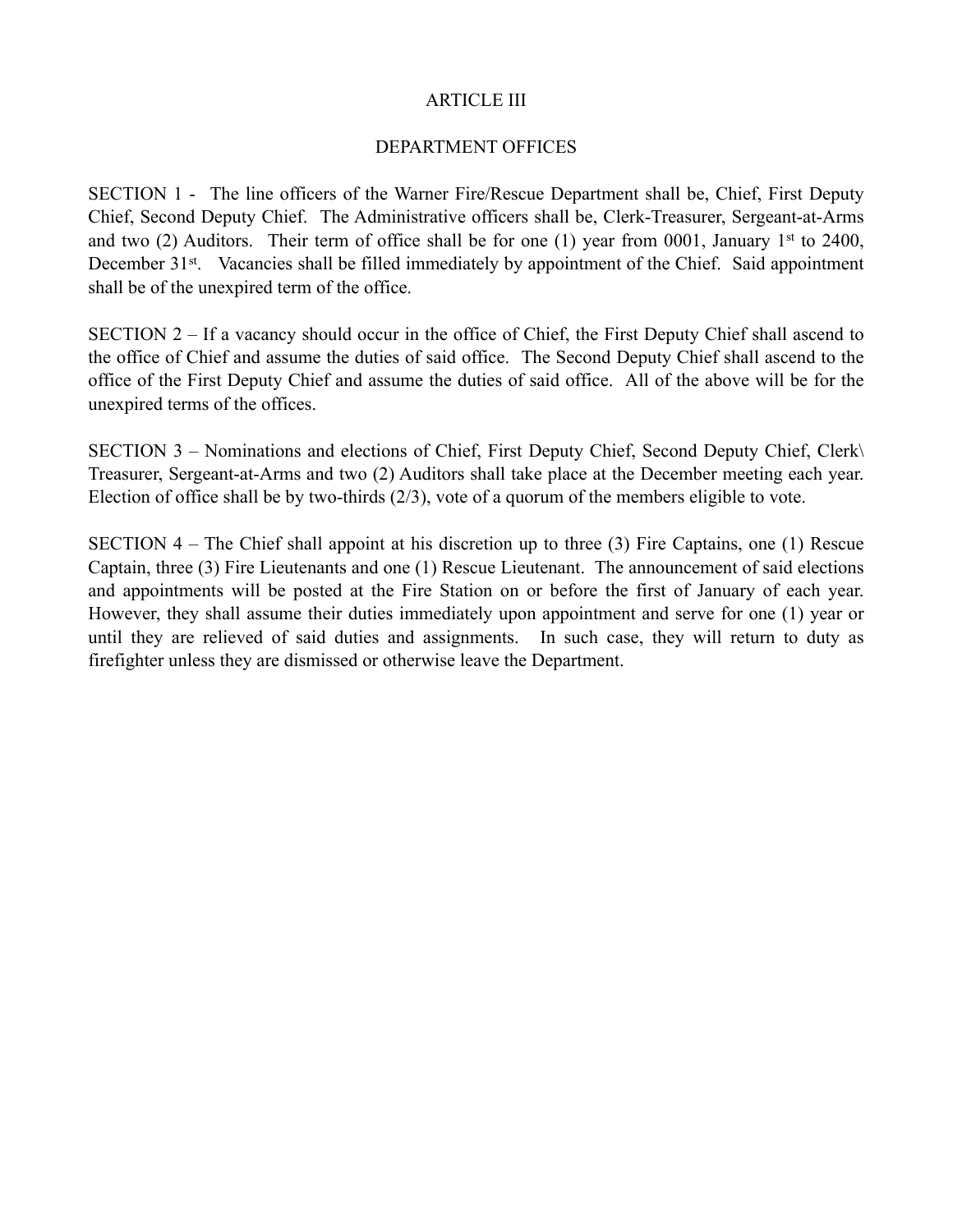#### ARTICLE IV

#### DUTIES OF DEPARTMENT OFFICERS

### **CHIEF**

SECTION 1 – The Chief shall have exclusive control of the members at the incidents, inspections, drills, funeral services and at any time when assigned to special fire duty. He shall have supervision of all apparatus owned or hired by the Department.

SECTION 2 – The Chief, or his designee, shall arrange for schools of instruction at such time as he deems the same to be necessary or desirable.

SECTION 3 – The Chief, or his designee, shall immediately answer every General Alarm or rescue call of which he may receive knowledge and take absolute command of the apparatus and personnel working in connection with said alarm.

SECTION 4 – The Chief, or his designee, shall hold the officers and members of the Department strictly to account for neglect of duty and may suspend them at any time, with just cause.

SECTION 5 – The Chief, or his designee, shall preserve order faithfully, impartially and firmly enforce the by-laws, rules ;and regulations of the Department.

SECTION 6 – The Chief, or his designee, shall immediately after every fire, examine into and ascertain, if possible, the cause thereof. In case of suspicion of arson, he shall secure and preserve all possible evidence for future use and may request of the State Fire Marshal a complete investigation.

SECTION 7 – The Chief, or his designee, shall cause to be kept, on the forms provided, a detailed report of all fires and alarms and the action taken.

SECTION 8 – The Chief, or his designee, shall have the authority at any and all times, in the performance of the duties imposed upon him, to enter upon and examine any premises and take possession of the same when an incident occurs and also such building on premises adjacent thereto as may be necessary for the proper handling of the incident or the safety of residents or pedestrians. Such to be consistent with appropriate state statutes.

SECTION 9 – The Chief, or designee, shall be responsible for the training of the personnel and the periodic testing of equipment for adequacy of operation. They shall see that the apparatus is in proper working order at all times. They shall inspect, or cause to be inspected by members of the Department, the fire hydrants, cisterns and other sources of water.

SECTION 10 – The Chief, or his designee, shall be responsible for and direct all fire prevention and inspection activities conducted by the Department.

SECTION 11 – The Chief, or his designee, shall in January of each year, forward to the Selectmen of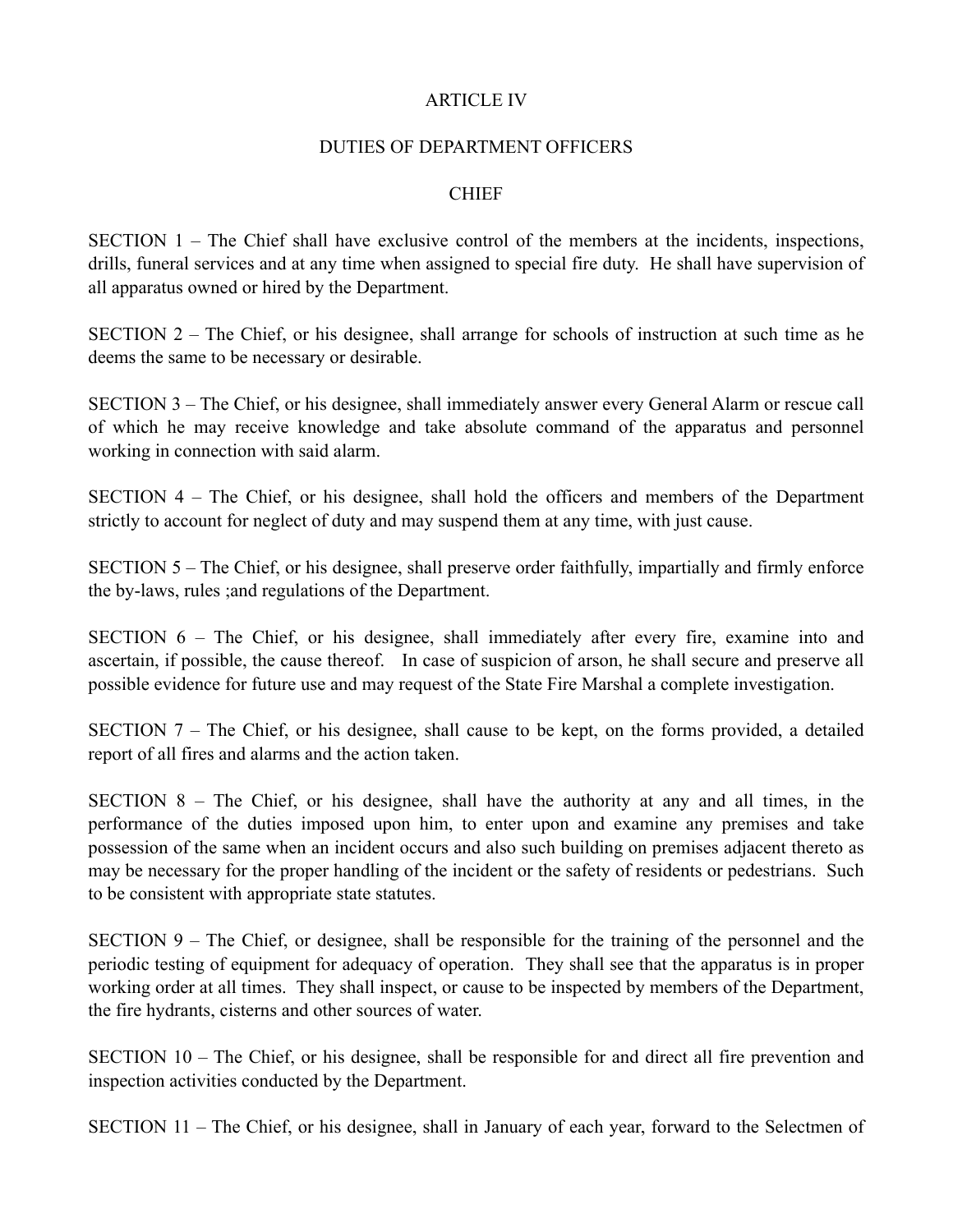the Town of Warner, NH a report of the activities of the Department for the previous year. The report shall cover the activities from 0001 hours, January 1 to 2400 hours, December 31 inclusive.

## FIRST DEPUTY CHIEF

SECTION 1 – It shall be the duty of the First Deputy Chief to immediately answer every general alarm or rescue call of which he may receive knowledge. At said alarm, he/she shall report to the Chief and issue or obey such orders as he/she may be given by the Chief.

SECTION 2 – In the absence of the Chief, he/she shall perform all the duties and have the same powers and be subject to the same rules as pertain to the office of the Chief, when acting as such.

SECTION 3 – In addition to the duties listed in Sections 1 and 2 above, the First Deputy Chief may be assigned other special duties as designated by the Chief.

## SECOND DEPUTY CHIEF

SECTION 1 – It shall be the duty of the Second Deputy Chief to immediately answer every general alarm or rescue call of which he may receive knowledge. At said alarm, he/she shall report to the Chief or the First Deputy Chief and issue or obey such orders as he/she may be given by the Chief.

SECTION 2 – In the absence of the Chief or First Deputy Chief, he/she shall perform all the duties and have the same powers and be subject to the same rules as pertain to the office of the Chief, when acting as such.

SECTION 3 – In addition to the duties listed in Sections 1 and 2 above, the Second Deputy Chief may be assigned other special duties as designated by the Chief.

## CLERK-TREASURER

SECTION 1 – He/She shall keep the records of the Department, a roll of all members of the Department and all members who shall have been dismissed, expelled or suspended from the Department.

SECTION 2 - He/She shall attend to all correspondence, publish all orders issued by the Chief and perform such other duties as pertain to the office.

SECTION 3 – He/She shall record all the business that is transacted at any regular monthly or special meeting of the Department.

SECTION 4 - He/She shall receive and disburse all funds belonging to the Department with the approval of the membership. He/She shall report all bills received.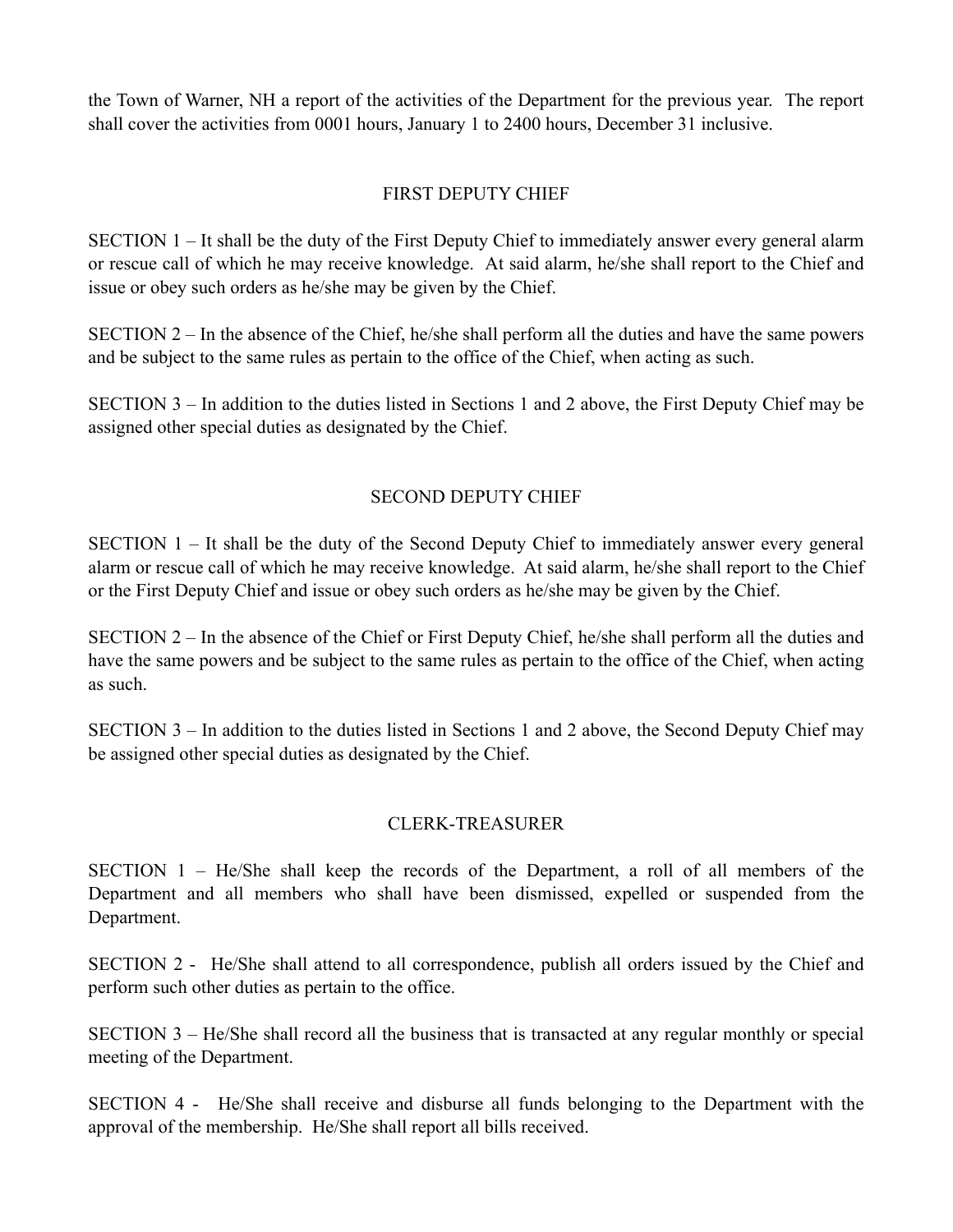SECTION 5 – He/She shall give a true and accurate account of the office annually.

## SERGEANT-AT-ARMS

SECTION 1 – He/She shall assist the Chief in maintaining order at all meetings. He/She shall collect the ballots any time it is necessary to take a vote by secret ballot. During the meeting, he/she shall meet and assist anyone who enters the fire station, and is not a member so the meeting will not be interfered with or the members disturbed.

SECTION 2 – He/She shall assist in the counting of the ballots when the same are used.

## AUDITORS

SECTION 1 – It shall by the duty of the Auditors to perform a complete audit of the financial records of the Department after December 31 of each year and shall make a report of their findings no later than the February meeting. They shall also audit the financial records immediately after resignation of the Clerk-treasurer and before the records are turned over to the new Clerk-treasurer. The auditors may also audit the records of the Department at any other time upon notification to the Chief and Clerktreasurer.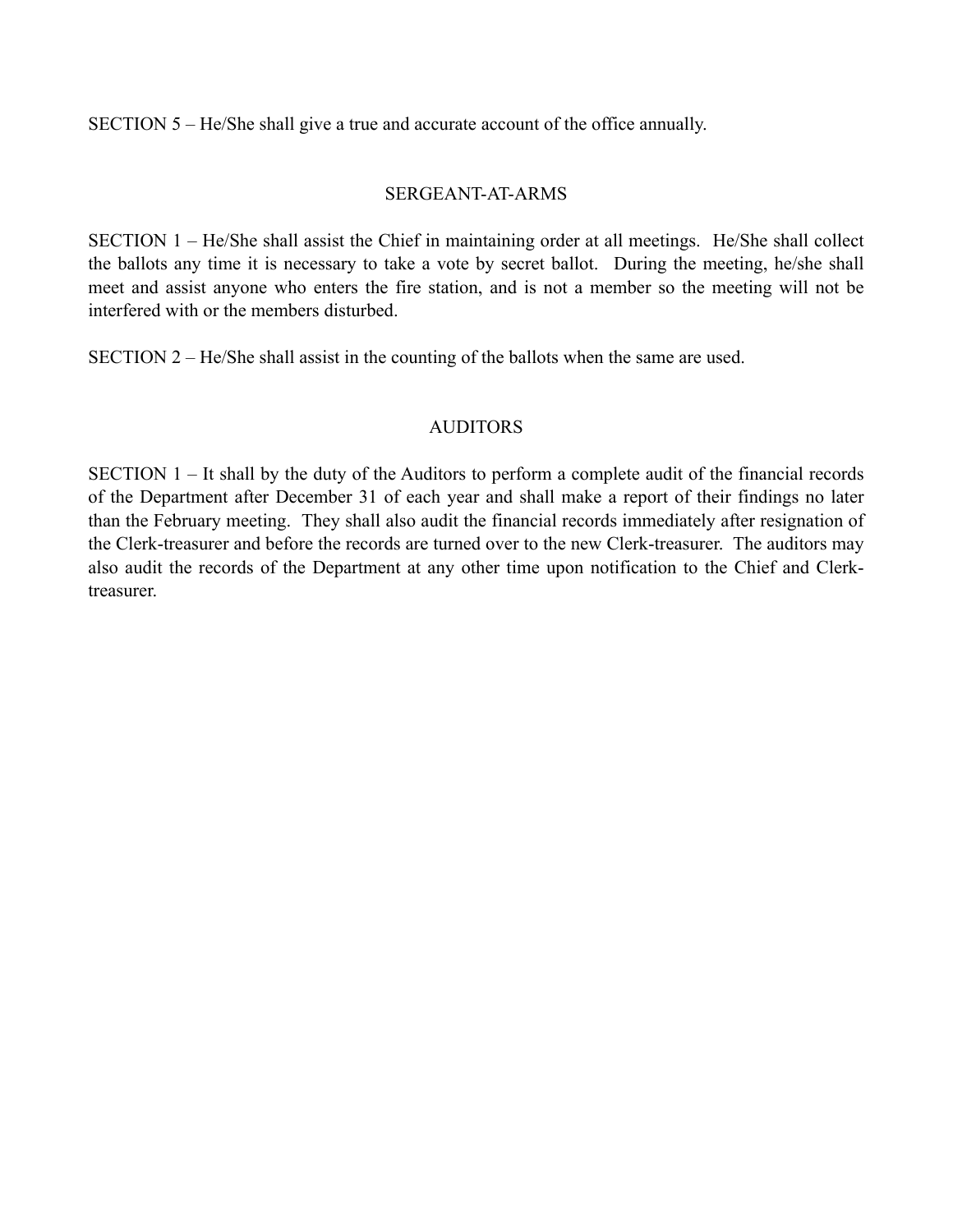## **ARTICLE V**

#### DUTIES OF COMPANY OFFICERS

## **CAPTAIN**

SECTION 1 – It shall be the duty of each Captain, and in his/her absence, the Lieutenant to:

A – Immediately respond to every alarm with the apparatus to which he/she is assigned, ready for service.

B – To see that all equipment is picked up at the scene of fire or emergency and to return to quarters immediately when ordered to do so by the Chief in charge, to see that the apparatus and equipment is in condition for immediate response to another alarm.

C – He/She shall be held responsible to see that each member who answered an alarm or rescue call receives credit for such response.

D – He/She shall instruct all members assigned to his/her command, in the proper method of handling, using and caring for all equipment.

E – He/She shall see that the equipment and apparatus are kept in first class condition; when found otherwise he/she shall immediately report same to the Chief or designee.

F – He/She shall see that personnel injured in the line of duty receives first aid and other care that may be required.

G – He/She shall see that a "Report of Injury" is made within twenty-four (24) hours to the Chief upon notification of an injury by a member.

H – He/She shall see that an inventory of the equipment on the apparatus is completed annually as assigned by the Chief.

SECTION 2 – In the absence of the Chief, First Deputy Chief or Second Deputy Chief, the first officer at the scene shall assume command until he/she is relieved by superior officer.

SECTION 3 – In addition to general duties specified above, a Captain may be assigned special duties as designated by the Chief.

# LIEUTENANTS

SECTION  $1 -$  It shall be the duty of the Lieutenant to immediately answer every alarm of which he / she may receive knowledge. He/She shall issue or obey such orders as may be given by the superior officers.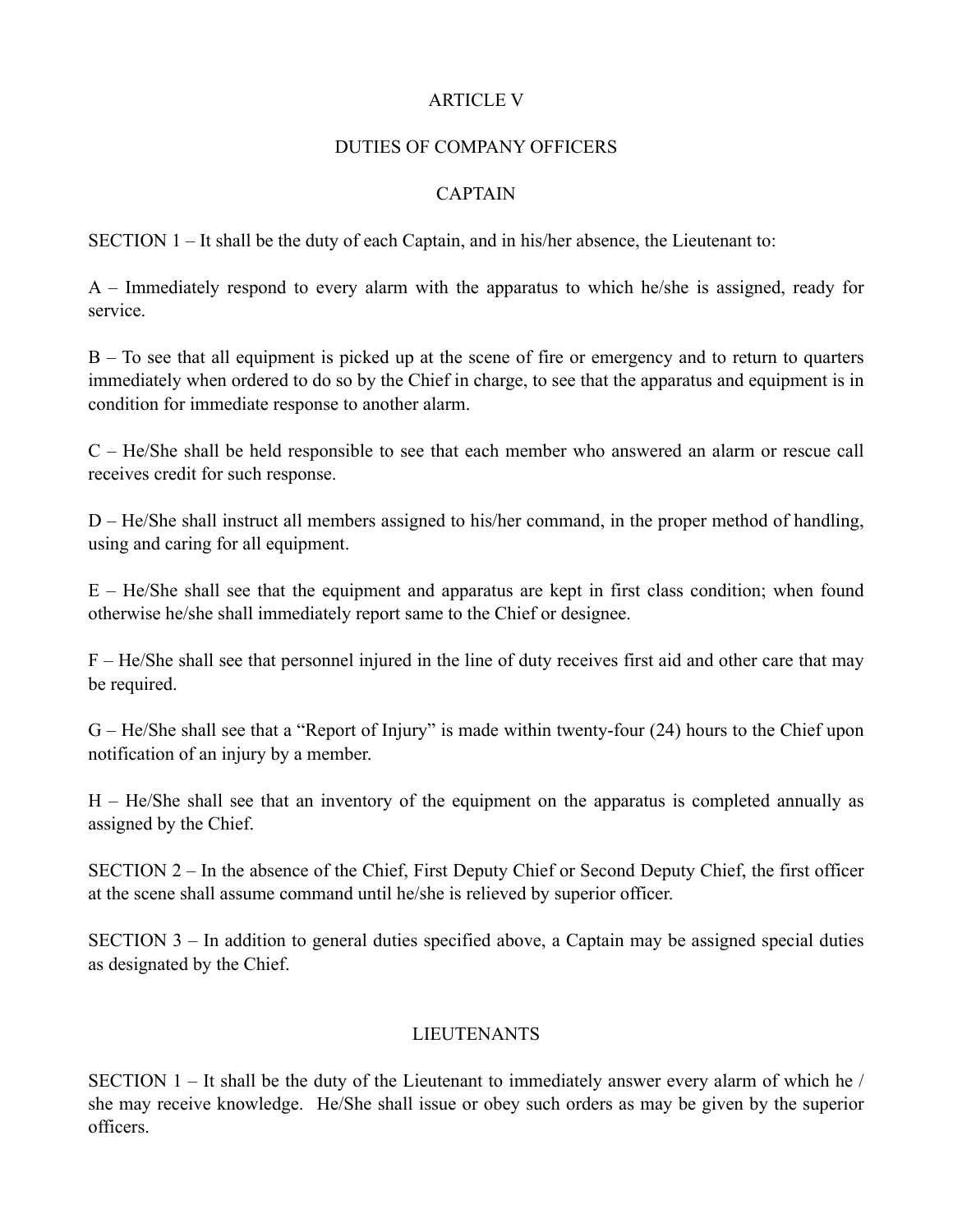SECTION 2 – In the absence of the Captain, the Lieutenant shall perform all the duties and have the same powers and be subject to the same rules as pertain to the office of the Captain when acting as such.

SECTION 3 – In addition to all other duties assigned to him/her, a Lieutenant may be assigned special duties as designated by the Chief.

## RESCUE CAPTAIN

SECTION 1 – It shall be the duty of the Rescue Captain, and in his/her absence, the Rescue Lieutenant to:

A – Immediately respond to every medical alarm or other alarm as requested with the apparatus to which he/she is assigned, ready for service.

B – To see that all equipment is picked up at the scene of fire or emergency and to return to quarters immediately when ordered to do so by the Chief in charge, to see that the apparatus and equipment is in condition for immediate response to another alarm.

C – He/She shall be held responsible to see that each member who answered an alarm or rescue call receives credit for such response.

D – He/She shall instruct all members assigned to his/her command, in the proper method of handling, using and caring for all equipment.

E – He/She shall see that the equipment and apparatus are kept in first class condition; when found otherwise he/she shall immediately report same to the Chief or designee.

F – He/She shall see that personnel injured in the line of duty receives first aid and other care that may be required.

G – He/She shall see that a "Report of Injury" is made within twenty-four (24) hours to the Chief upon notification of an injury by a member.

H – He/She shall see that an inventory of the equipment on the apparatus is completed annually as assigned by the Chief.

# RESCUE LIEUTENANT

SECTION 1 – It shall be the duty of the Rescue Lieutenant to immediately answer every medical alarm or other alarm as requested of which he /she may receive knowledge. He/She shall issue or obey such orders as may be given by the superior officers.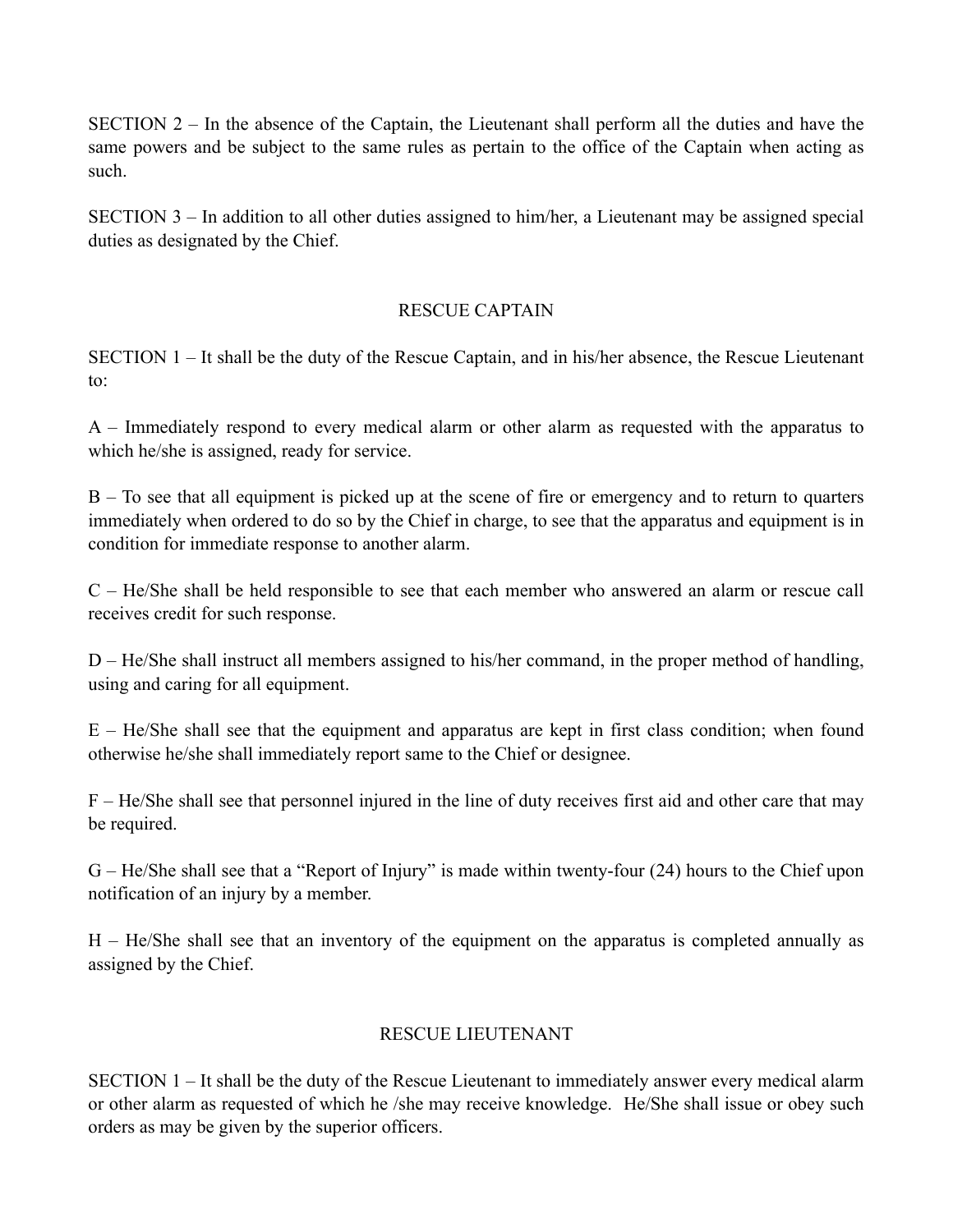SECTION 2 – In the absence of the Rescue Captain, the Rescue Lieutenant shall perform all the duties and have the same powers and be subject to the same rules as pertain to the office of the Rescue Captain when acting as such.

SECTION 3 – In addition to all other duties assigned to him/her, a Rescue Lieutenant may be assigned special duties as designated by the Chief.

### HONORARY MEMBERS

Upon becoming an Honorary Member, the member may attend meetings, but shall not have the privilege of a vote.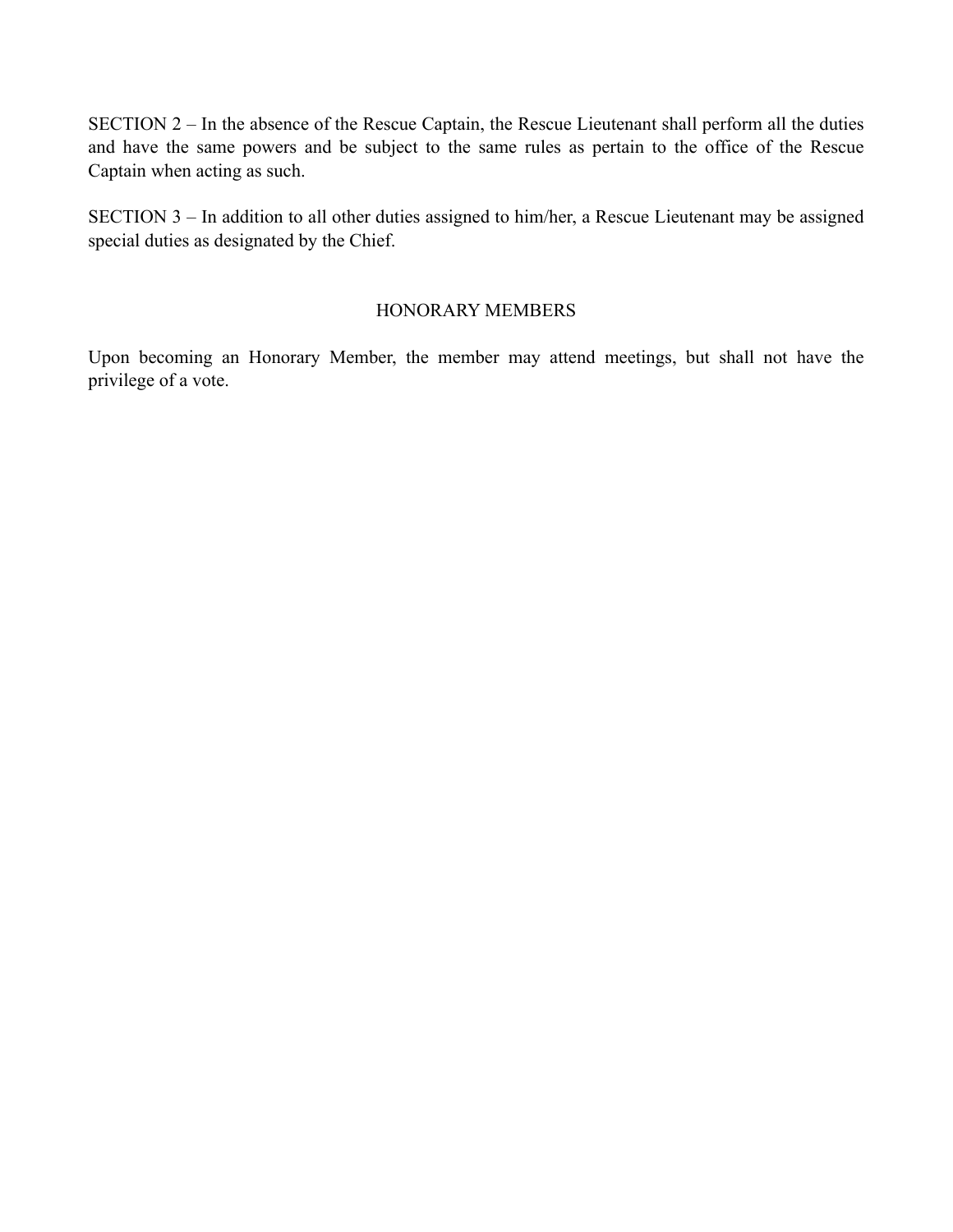#### ARTICLE VI

## DUTIES OF MEMBERS

SECTION 1 - The following obligation shall be taken by all applicants, elected to membership in the Warner Fire Department, before the membership.

OATH: I **I EXECUTE:** I **Solendary swear that I will uphold** the Constitution of the United States, the laws of the State of New Hampshire and will abide by the By-Laws of the Warner, NH Fire and Rescue Department, so help me God.

SECTION 2 - Each and every member of the Department shall be subject to the orders of the Officer to whom he is assigned, Chief or Deputy Chief at the time of alarm or other emergency, when on parade, drill, inspection or when upon any special duty to which he may be assigned. If no officer is present, the most senior member or his designee shall assume command.

SECTION 3 – All members shall conduct themselves at all times in such a manner so as not to bring disgrace or adverse criticism or ill feeling against the Department. Charges may be preferred against any member for violation of this section.

SECTION  $4 - Any member not attending eight (8) regular drill and six (6) regular meetings within$ each full calendar year, unless he/she has a reasonable excuse, shall explain to the Advisory Council the reasons for his/her inactivity and be placed on probation for ninety (90) days. If attendance does not improve during this period and continues through the ensuing year, he/she will be dropped from the rolls of the Department. The following shall be considered reasonable excuses: sickness, working, vacation or family commitment.

SECTION 5 - No member shall take any property of the Department for personal use, without prior approval of a Chief Officer.

SECTION 6 – No member shall arbitrarily touch or interfere with the working parts of any equipment/ apparatus. Any member guilty of violation of this section shall be subject to suspension or dismissal.

SECTION 7 – At any alarm, members shall report to the fire station and if apparatus has proceeded to the scene of an alarm, such members shall comply with the orders of the Officer in Charge. If they do not report to the scene, they will remain at the station, and upon the return of the apparatus, assist in getting it ready for the next alarm, until dismissed or excused prior thereto by the Officer in Charge.

SECTION 8 – At the scene of an alarm all members are to report to Command.

SECTION 9 – No member is authorized to sign any statement, application, contract or incur any debt against the Department except when authorized to do so by a Chief Officer.

SECTION 10 - No smoking shall be permitted in or on any apparatus or in the fire station.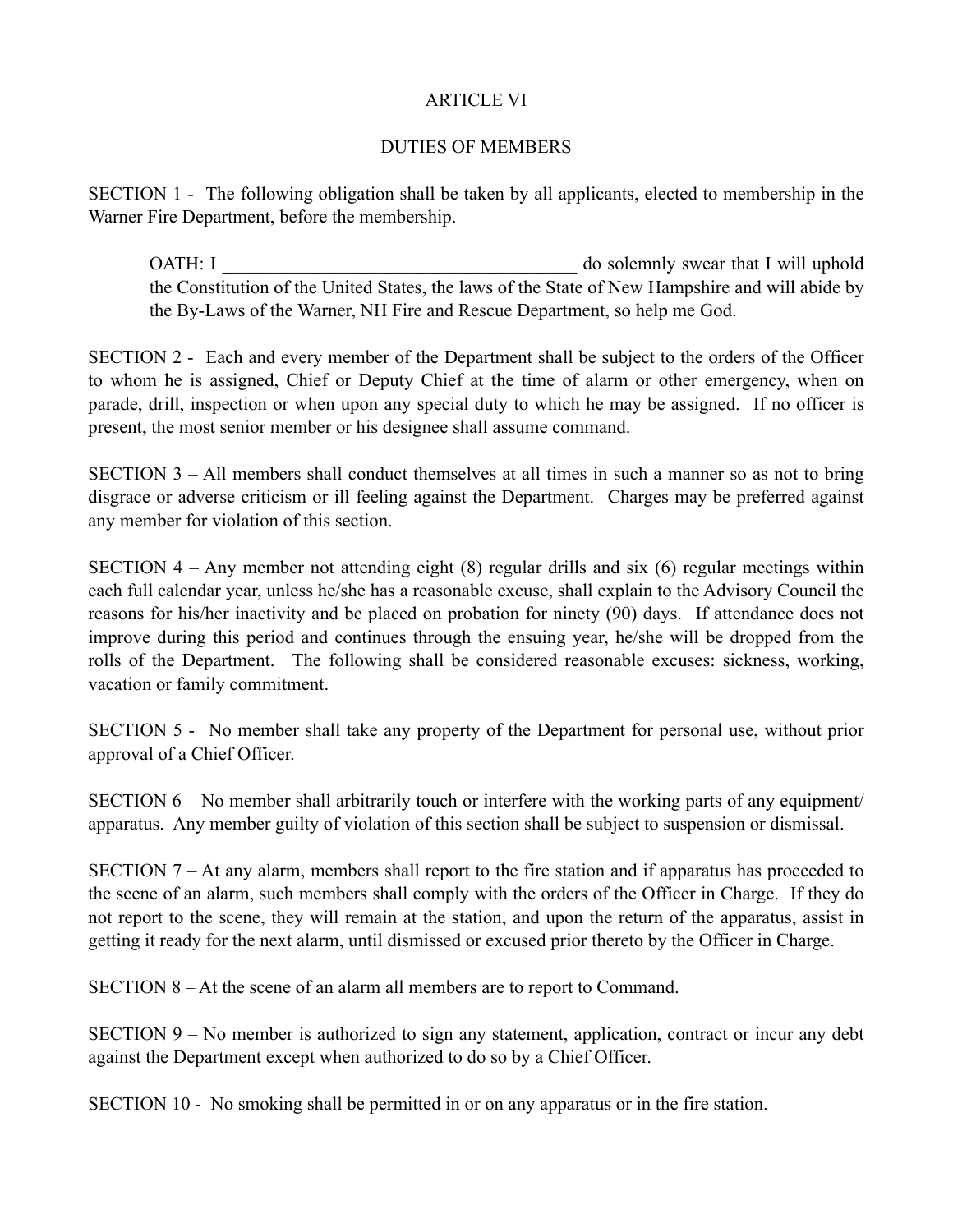SECTION 11 – The minimum attire for responding to and receiving credit for an alarm shall be appropriate to preserve the safety of the member.

SECTION 12 - All members, when riding on any apparatus and attending or participating in outdoor drills, shall wear the protective clothing and equipment issued to them. Personnel, when driving apparatus, are not required to wear protective clothing until they reach the scene and after beginning pumping operations. Exception to this section may be used during forest fire incidents as prescribed by the officer in charge. All members shall wear seat belts.

SECTION 13 - No member of the Department shall board or attempt to board any moving apparatus.

SECTION 14- Members shall maintain appropriate certifications for their positions. Failure to maintain necessary certifications may result in dismissal from the Department.

SECTION 15 - Other than in the line of duty, any member who sustains any serious injury, illness or infirmity shall, after onset of said injury, illness, or infirmity, submit a report to the Department from his attending physician pertaining to the diagnosis, prognosis and members ability to remain as an active member of the Department. They shall not respond to incidents or shall not return to active duty until report from the attending physician allows. Injuries shall be reported to an Officer immediately.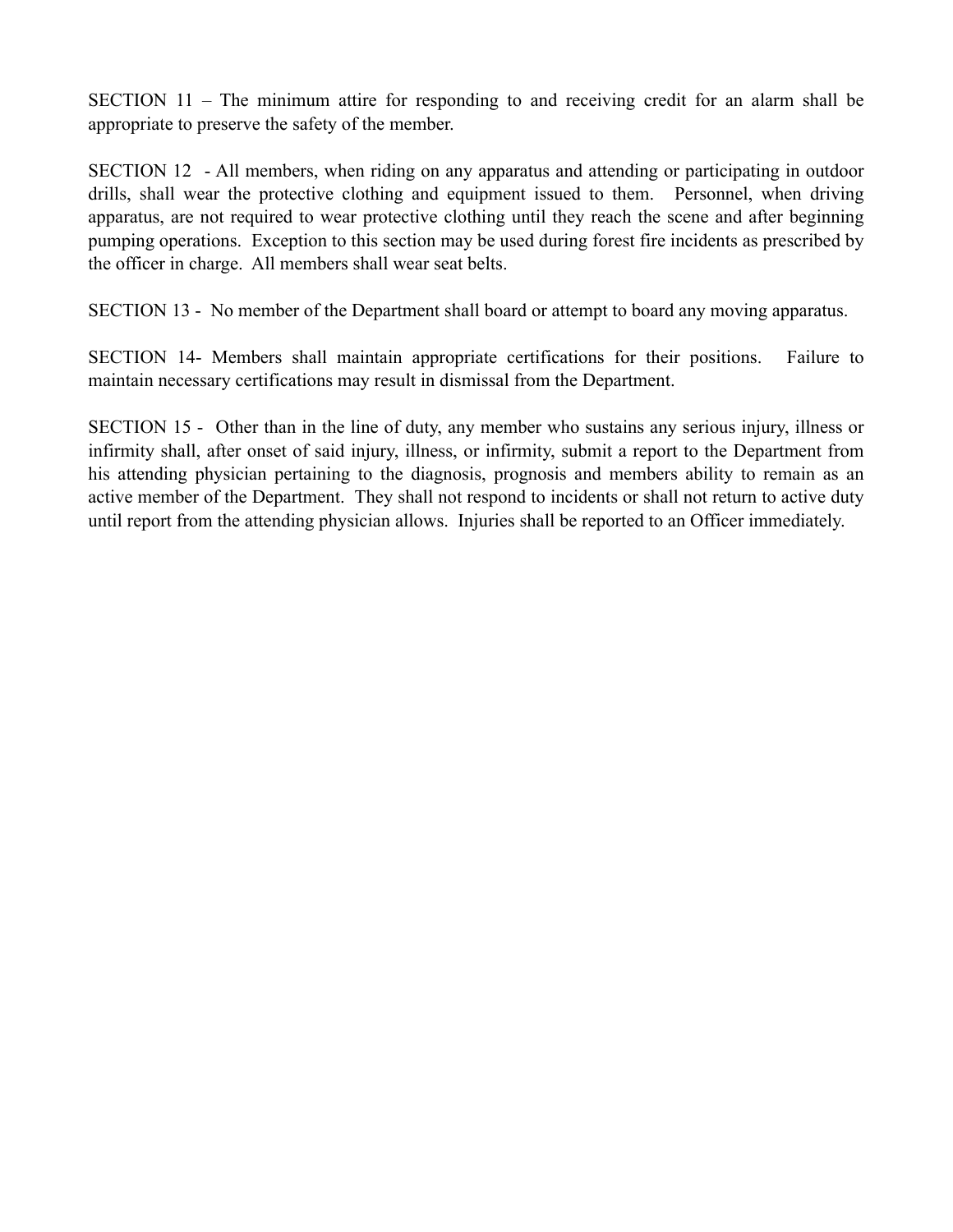## ARTICLE VII

## DUTIES OF DRIVERS

SECTION 1 - No member shall be eligible for training unless he/she is recommended by an Officer and approved by the Chief.

SECTION 2 – Qualification for Appointment:

(A) Must possess a valid proper class drivers license issued by the State of New Hampshire to operate Department vehicles which require such a license.

(B) Must be able to properly handle apparatus in traffic, and while responding to alarms.

(C) Must be able to operate any and all equipment which is part of the specific apparatus.

(D) Must be tested and approved by the Chief, or designee. Such test results will be duly recorded and filed in the member's personnel file.

(E) Must be on the Department for one (1) year or approved by Chief or designee

SECTION 3 – Drivers shall be held responsible and accountable for the safety of their apparatus. They must be prudent in the operation of the apparatus in responding to alarms. When operating apparatus, he/she shall comply with all vehicle and traffic laws.

SECTION 4 – No one but a member of the Department shall drive any apparatus at any time, unless authorized by the Officer in Charge. (For example, a mechanic taking apparatus to repair).

SECTION 5 - The driver of each piece of apparatus shall make an inspection of his/her apparatus after each run. Such inspection shall include, checking oil, gasoline, water, battery and tires. During the winter months, he/she shall also check the anti-freeze and tire chains. He/she shall fill out all records pertaining to the apparatus.

SECTION 6 – A driver of any apparatus involved in any accident shall be investigated by the appropriate authority and submit a written report to the Chief attested to by the officer in charge.

SECTION 7- Drivers must stay with assigned vehicle at emergency scenes unless directed by an Officer.

SECTION 8 - The Chief or any subordinate officer shall have the authority to suspend any driver for any stated cause. Causes for removal shall be as follows:

(A) Infraction of Department By-Laws or Rules and Regulations.

(B) Careless or imprudent driving.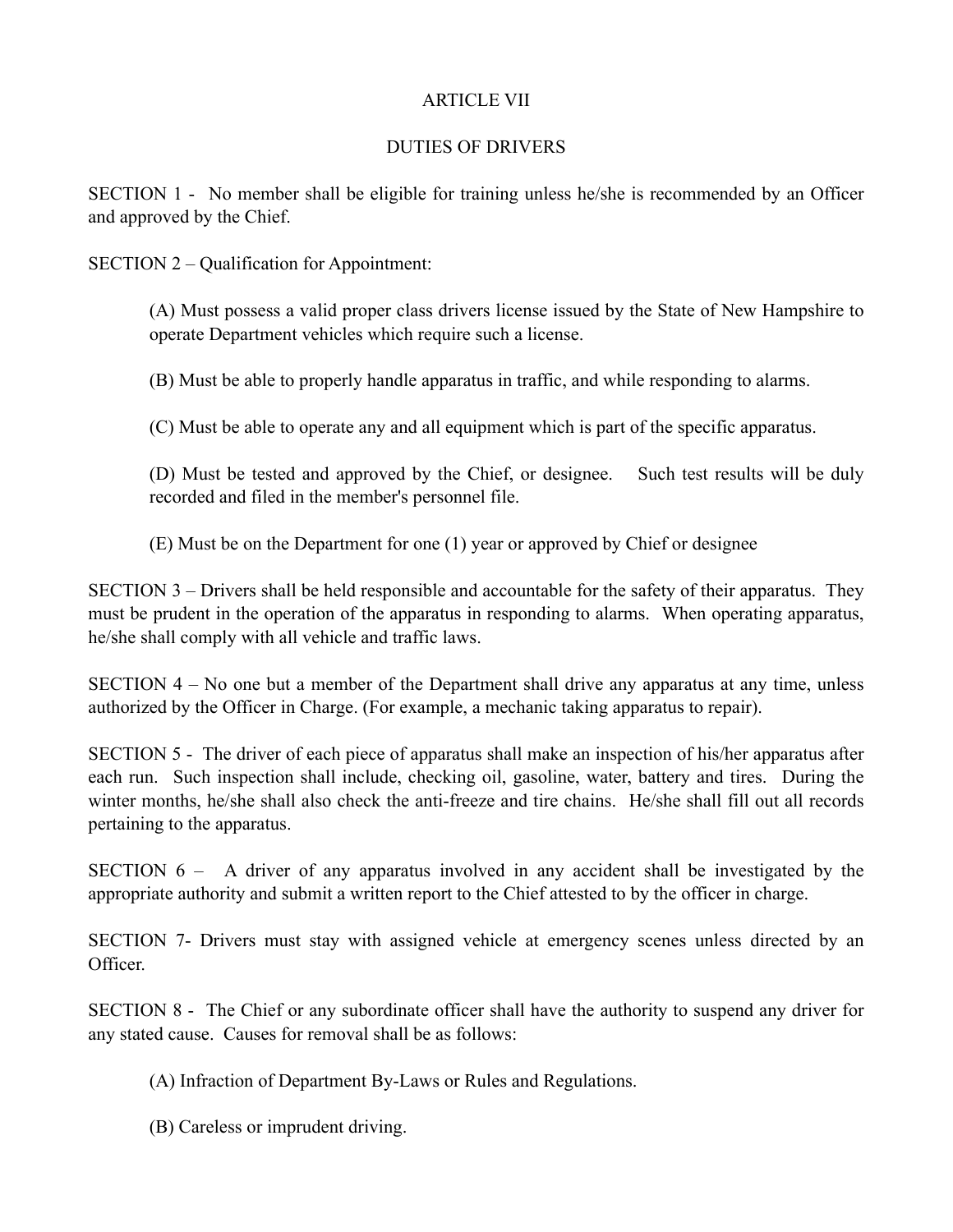(C) Carelessness in handling and operating apparatus while responding to, or at the scene of an alarm, or lack of proper attention to his/her assignment.

(D) Physical or mental impairment due to being under the influence of alcohol or drugs, (prescription or other).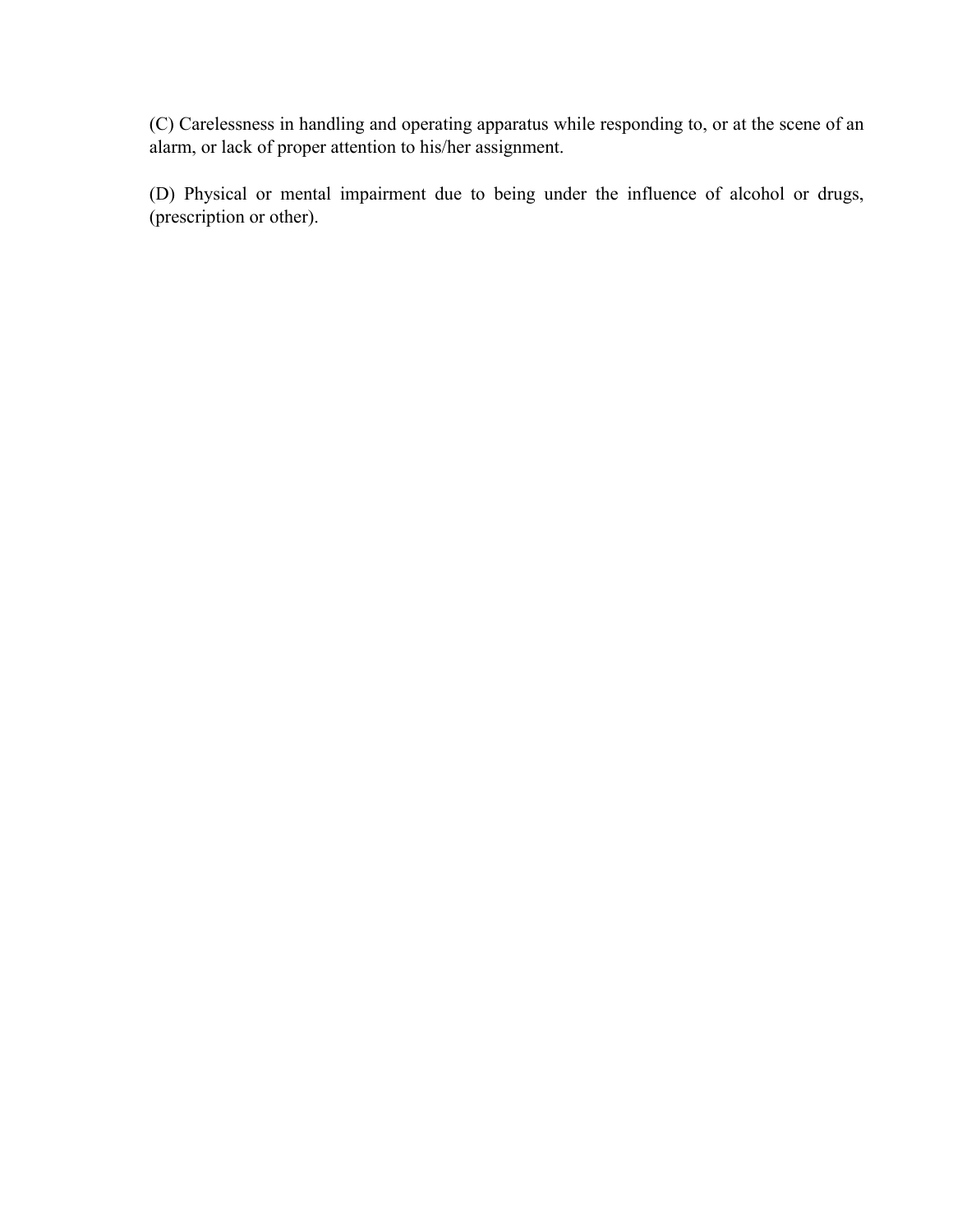#### ARTICLE VIII

## ADVISORY COUNCIL

SECTION 1 – The Advisory Council shall consist of six (6) members, Chief, Deputy Chief, Captain or Lieutenant and two (2) firefighters and one (1) rescue member.

SECTION 2 – The Chief shall chair all meetings of Council and shall appoint one of the members to be clerk of the Advisory Council. All members of the Council shall be appointed by the Chief.

SECTION 3 – The Council shall meet at the call of the Chief or any three (3) members of the Council or membership and keep minutes of each meeting.

SECTION 4 – Duties of Council:

(A) To make recommendations for changes in the By-Laws, Rules and Regulations for the good and welfare of the Department.

(B) To render a copy of the minutes of the meetings of the Council to the Department at the regular meeting following the Council Meeting, with the exception of personnel matters. Personnel matters shall be confidential.

(C) To set as a tribunal in cases of disciplinary action taken against a member of the Department.

(C1) Disciplinary action against the Chief is to be heard by the governing body of the Town of Warner.

(D) Any member of the Advisory Council absenting themselves from three (3) consecutive meetings, without reasonable excuse shall be replaced.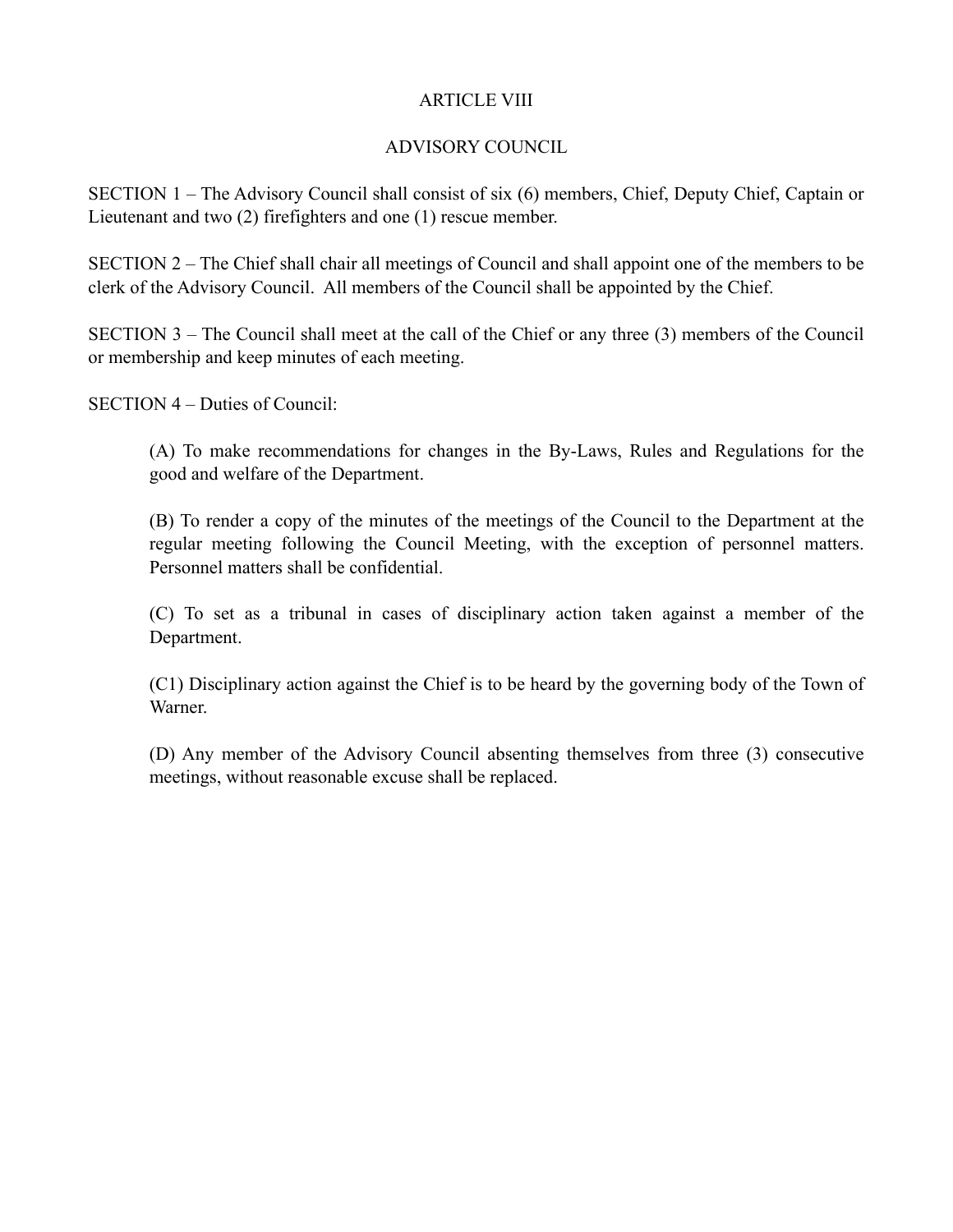### ARTICLE IX

## LEAVE OF ABSENCE

SECTION 1 – MILITARY LEAVE – All members of the Department who are drafted or enlist and are ordered into military service shall be granted military leave of absence for the length of time in the service. All members on military leave of absence shall be kept on the Department rolls. Any member on a military leave of absence may not vote for any office or vote on any question that may occur.

 (A) – Members on military leave of absence may be replaced by the addition of one new member for member on military leave of absence.

 (B) – If the Department's authorized strength is exceeded as a result of a member returning to active duty from military leave the Department's strength shall be reduced to its authorized strength by not replacing members who subsequently terminate their membership in the Department.

 (C) - Any member on military leave of absence must make a written application for reinstatement within thirty (30) days after the date of Honorable Discharge, or release from active duty. A doctor's certificate may be requested at the same time request is made for reinstatement certifying the member is physically fit to resume active duty.

SECTION 2 – REGULAR LEAVE – Any member may apply for a leave of absence. Said leave of absence shall be for a maximum of ninety (90) days. If additional time is needed a new request must be submitted. Any member on leave of absence may not vote for any office or vote on any question that may occur.

SECTION 3 – SICK LEAVE - Any member who becomes ill or is injured, may apply for a sick leave. While on sick leave the member may not vote on any question or for any office. All members on sick leave are prohibited from attending any emergency duties.

SECTION 4 – EDUCATIONAL LEAVE – Any member may apply for educational leave of absence. Said leave of absence shall be granted while a member is a student away from Warner, attending college, technical school, or any type of post-secondary school. Members on educational leave may be replaced by the addition of one new member for each member on leave. Procedures as indicated in Section 1(B) shall be followed regarding return to active service. All members in educational leave may not vote for any office or vote on any question which may occur, however, while in Warner for vacations, time off or other reasons, he may respond to call and attend Department functions.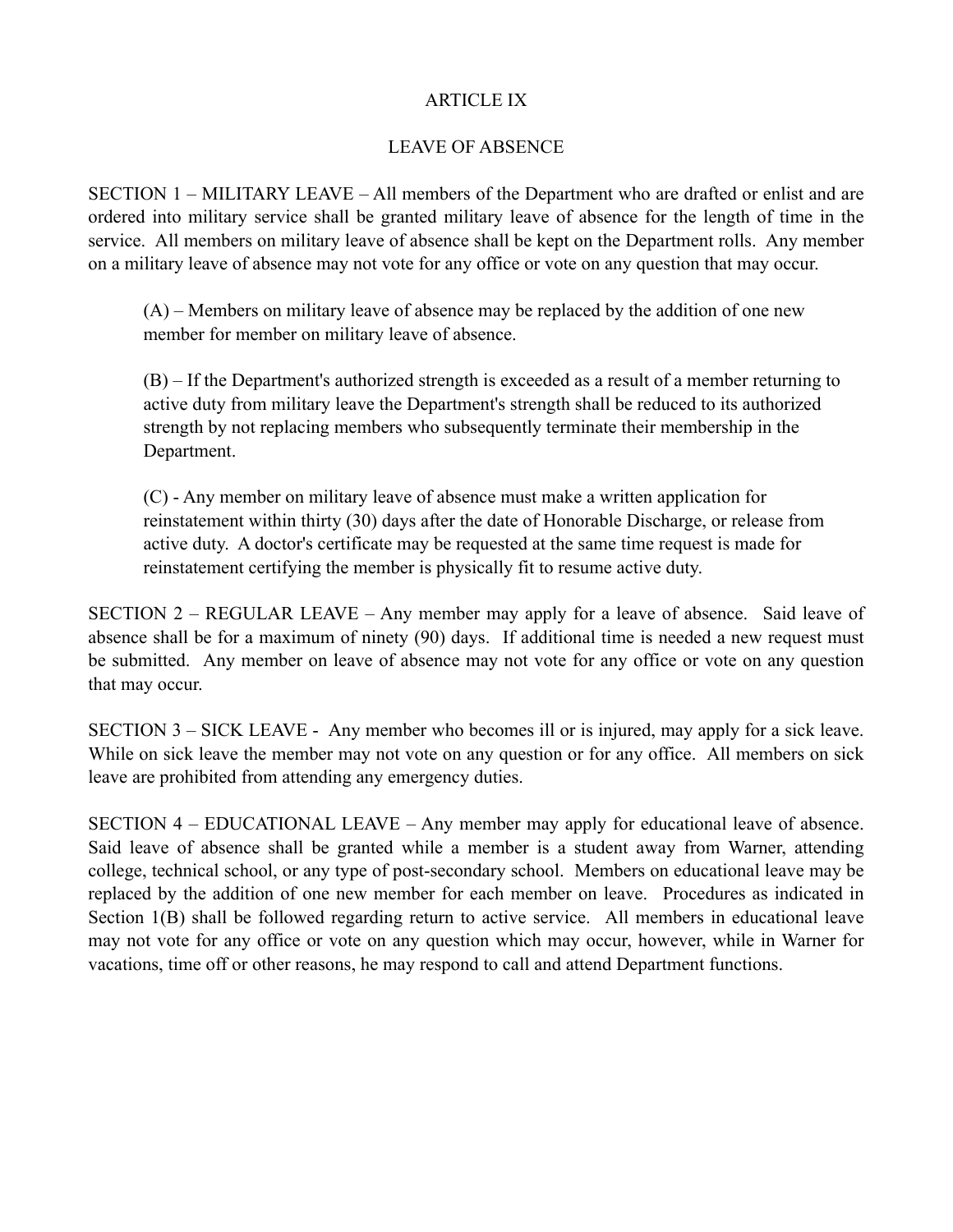#### ARTICLE X

#### UNIFORMS AND INSIGNIA

#### SECTION 1 – Insignia of Department Officers

Chief – 5 Crossed Gold Trumpets First Deputy Chief – 4 Crossed Gold Trumpets Second Deputy Chief – 3 Crossed Gold Trumpets

SECTION 2 – Insignia of Company Officers

Captain – 2 Upright Silver Trumpets Lieutenant – 1 Upright Silver Trumpet

SECTION 3 - Insignia for Firemen/Rescue

Cap Device – Silver Maltese Cross Breast Badge – Prescribed Department breast badge appropriate to office.

SECTION 3 (A) – Badges and insignia of office will be issued by the Department as will as appropriate cap device, collar brass and name bars.

#### SECTION 4 – Uniforms

(1) Dress Uniform – Chief Officers White uniform shirt – long sleeve in winter, short sleeve in summer Dark blue uniform trousers without cuffs Black tie, socks, belt, shoes or boots White gloves (optional), used when called for by the Chief Dark blue uniform jacket (optional), waste length, lined or unlined

(2) Dress Uniform – Officers and Members Light blue uniform shirt – long sleeve in winter, short sleeve in summer Dark blue uniform trousers without cuffs Black tie, socks, belt, shoes or boots White gloves (optional), used when called for by the Chief Dark blue uniform jacket (optional) waist length, lined or unlined Bell crown type hat

(3) Non-Dress Uniform – Chief Officers, Officers and Members Light blue uniform shirt – long sleeve in winter, short sleeve in summer Dark blue uniform trousers without cuffs Black socks, belt, shoes or boots Dark blue uniform jacket (optional)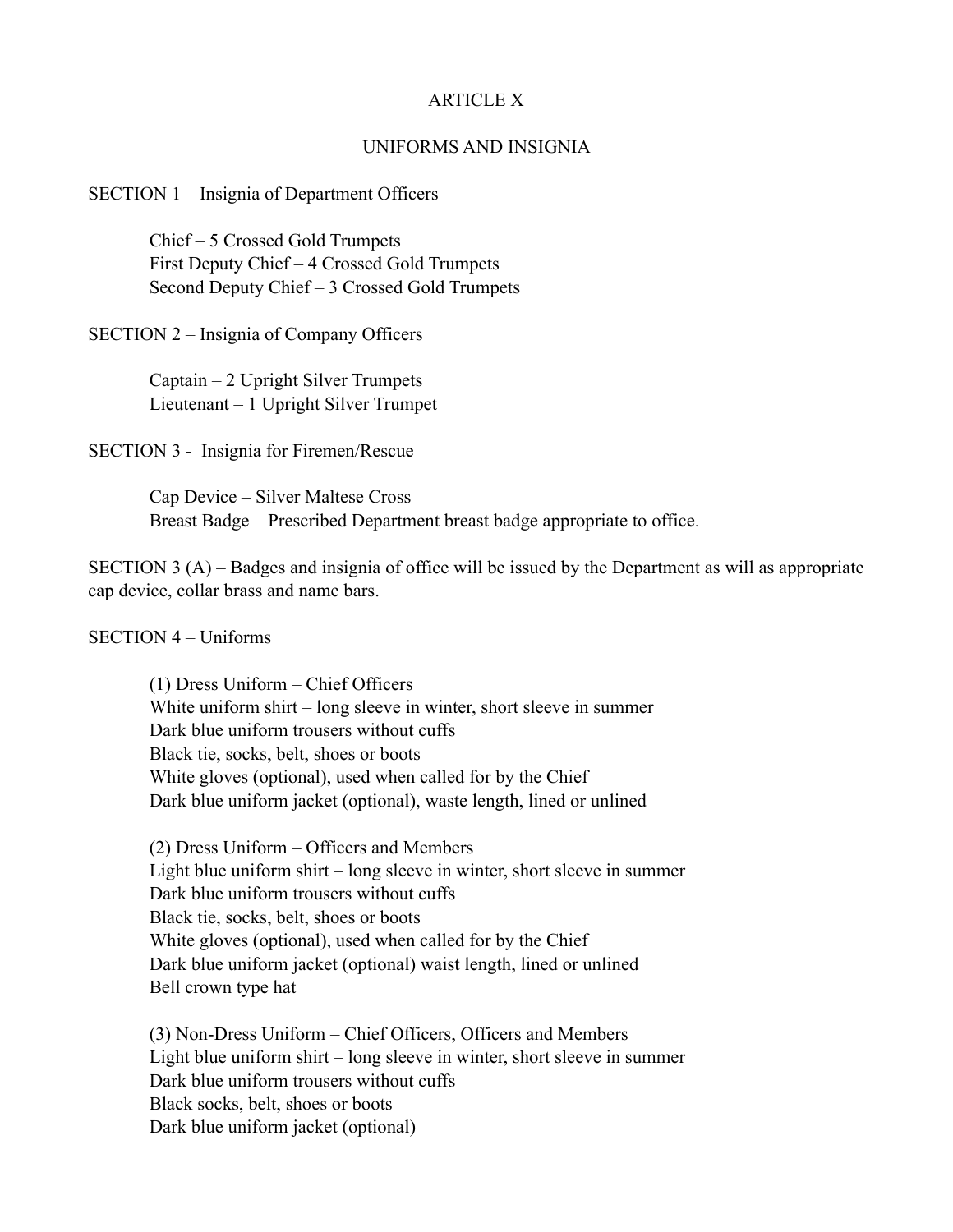Department issue baseball style hat

(5) Patches

(A) On all uniform shirts and jackets, the Department shoulder patch (Maltese Cross) shall be worn on the left sleeve, one-half  $(\frac{1}{2})$  inch from the shoulder seam.

(B) Capital Area Mutual Aid shoulder patch shall be worn on right sleeve one-half (½) inch from should seam.

(C) Emergency Medical Technician (EMT) patch shall be worn on the left sleeve one-half  $\binom{1}{2}$ inch below Department patch, if authorized to be worn.

(D) Certified New Hampshire Firefighter patch shall be worn one (1) inch over right breast pocket, if authorized to be worn.

## (6) Breast Badge

Badge shall be worn on left breast of shirt or jacket above the pocket.

## (7) Name Bars

Name bar shall be worn on right breast of shirt or jacket above pocket.

SECTION 5 – Cap style will be firefighter's bell crown type.

Officers will wear white caps and firemen will wear blue caps. Chief Officers will wear gold chin straps. Company Officers will wear silver chin straps. Firefighters will wear black chin straps. Caps will be issued by the Department – Members are to acquire rest of uniform according to current policy in effect.

SECTION 6 – Members are required to keep uniforms clean and shoes and badges polished when appearing in uniform. Uniforms are to be worn at Department or special functions as specified by the officer in charge.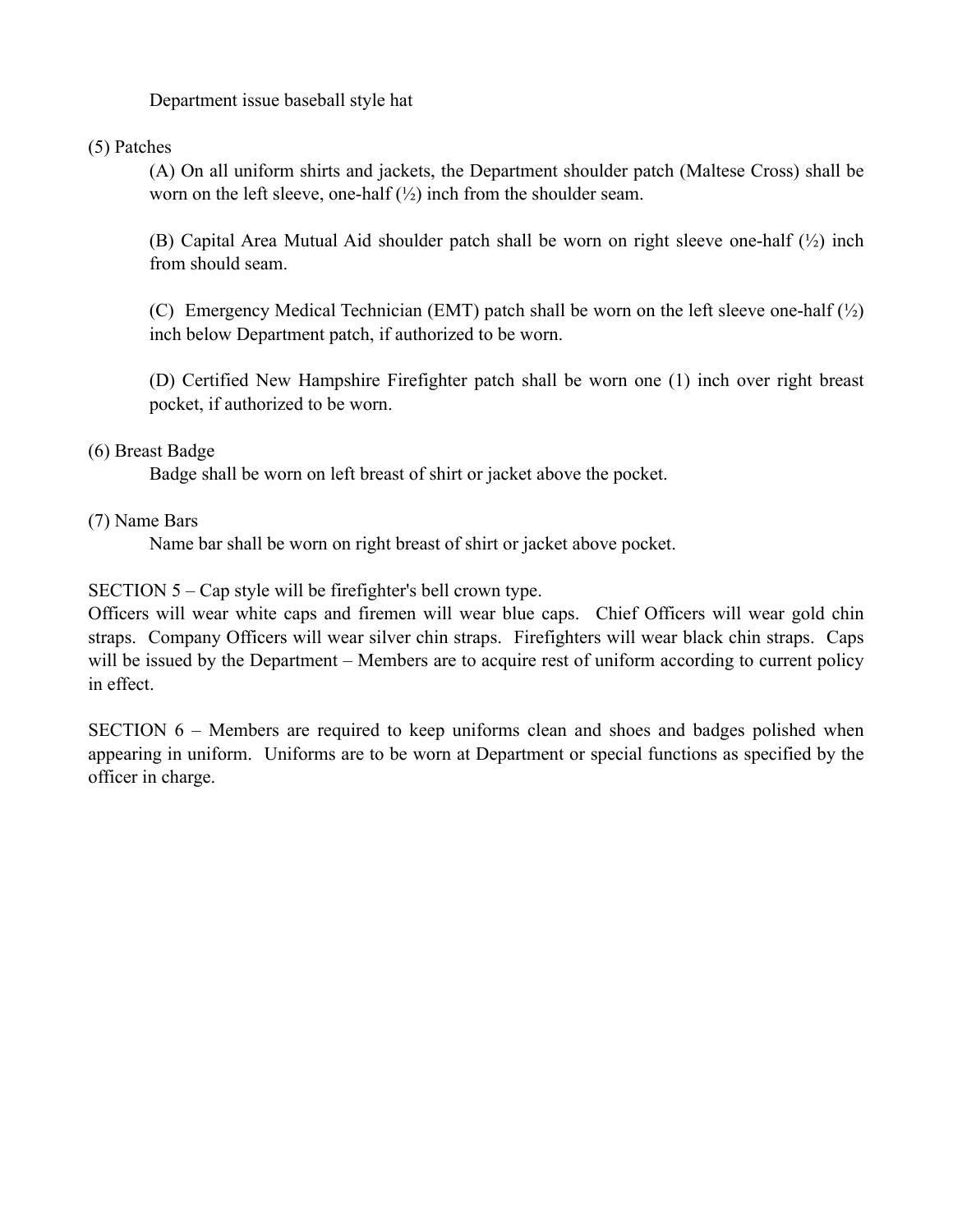#### ARTICLE XI

### DISMISSAL OR SUSPENSION OF MEMBERS

SECTION 1 – Any member of the Department may be dismissed or suspended for incompetence or misconduct. Except for absenteeism at meetings, drills or other required activities, removal from office or membership shall be made only after a hearing before the Department Advisory Council.

SECTION 2 – Such charges of misconduct shall be in writing and shall state in detail the nature of the offense and the date and time offense took place. A copy of such charges together with a notice of hearing shall be served on the officer or member at least five (5) days, but not more than ten (10) days before such hearing. Said notice of hearing shall specify the date, time and place of hearing. Witnesses will be heard to establish the innocence or guilt as the case may be.

SECTION 3 – A member may be dismissed from the Department if:

(A) Within one (1) year after being elected to the Department, fails to comply with training requirements.

(B) Fails to attend the required number of meetings and drills.

(C) If he/she reports for duty under the influence of alcohol or drugs,so as to render him/her unfit for said duty.

SECTION 4 – Any member may be suspended if:

(A) He/She violates any of the By-Laws herein.

(B) He/She reports for duty in such a state on intoxication, from whatever source, so as to render him /her unfit for said duty, the officer in charge shall suspend him/her immediately.

SECTION 5 – Any member who commits an act of insubordination shall be suspended immediately.

SECTION 6 – All suspended members have the right to a hearing to be held within two (2) weeks of said suspension, before the Advisory Council. He/She also has the right to appeal, before the Selectmen of the Town of Warner, the action taken by the Chief and/or the Advisory Council.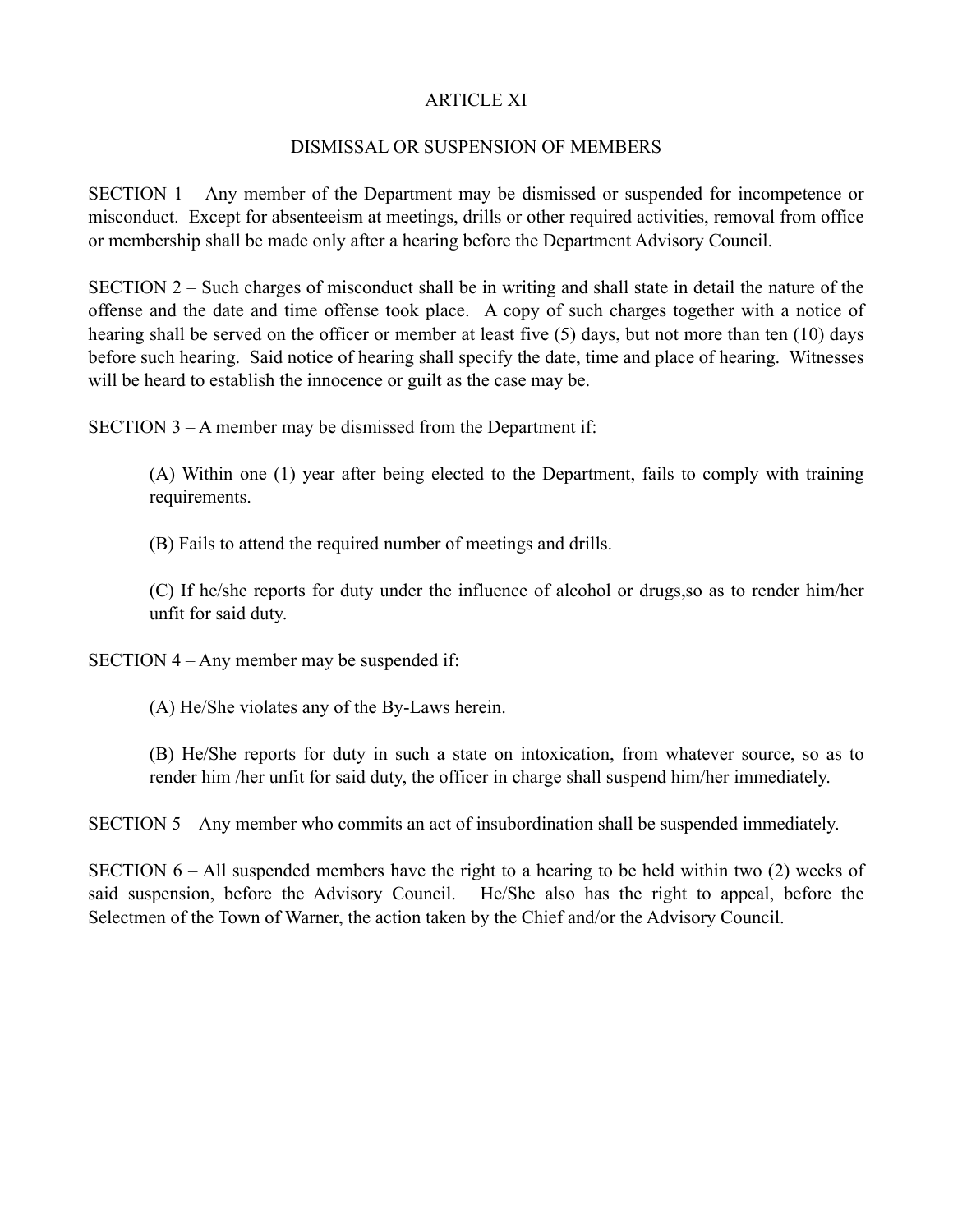#### ARTICLE XII

#### DEPARTMENT MEETING

SECTION 1 – There shall be a meeting of the Department on the first Tuesday of each month at 1900 hours at the fire station unless otherwise voted by the membership. Any individual monthly meeting may be rescheduled by the Chief due to unforeseen problems, or due to conflicts with holidays, municipal meetings or training schedules, with at least one (1) week notice to the membership. Meetings may be postponed for a period of (2) days due to emergencies.

SECTION 2 – The Chief or his/her designee shall chair the meeting.

SECTION 3 – The meeting held in the month of January shall be considered the Annual Meeting. The annual reports of officers and committees shall be presented to the Department.

SECTION 4 – A quorum shall be twelve (12) members.

SECTION 5 – All Department committees shall give their reports at these meetings and all matter s pertaining to the Department shall be discussed at this time.

SECTION 6 - The following shall be the order of business:

Pledge to the flag Roll call Swearing in of new members Reading of minutes Treasure's report Reports of committees Communications and bills Unfinished business New business Critique of fires and alarms Good and welfare of department Adjournment

SECTION 7 – A special meeting may be called by the Chief or any five (5) members in good standing with the approval of the Chief, or the Advisory Council.

SECTION 8 - No business, other than that for which the special meeting was called shall be transacted.

SECTION 9– Notice of such special meeting shall be made to each member twenty-four (24) hours prior to the meeting by departmental pager.

SECTION 10 – All meetings shall be conducted according to Robert's Rule of Order. However, committee meetings may be conducted informally.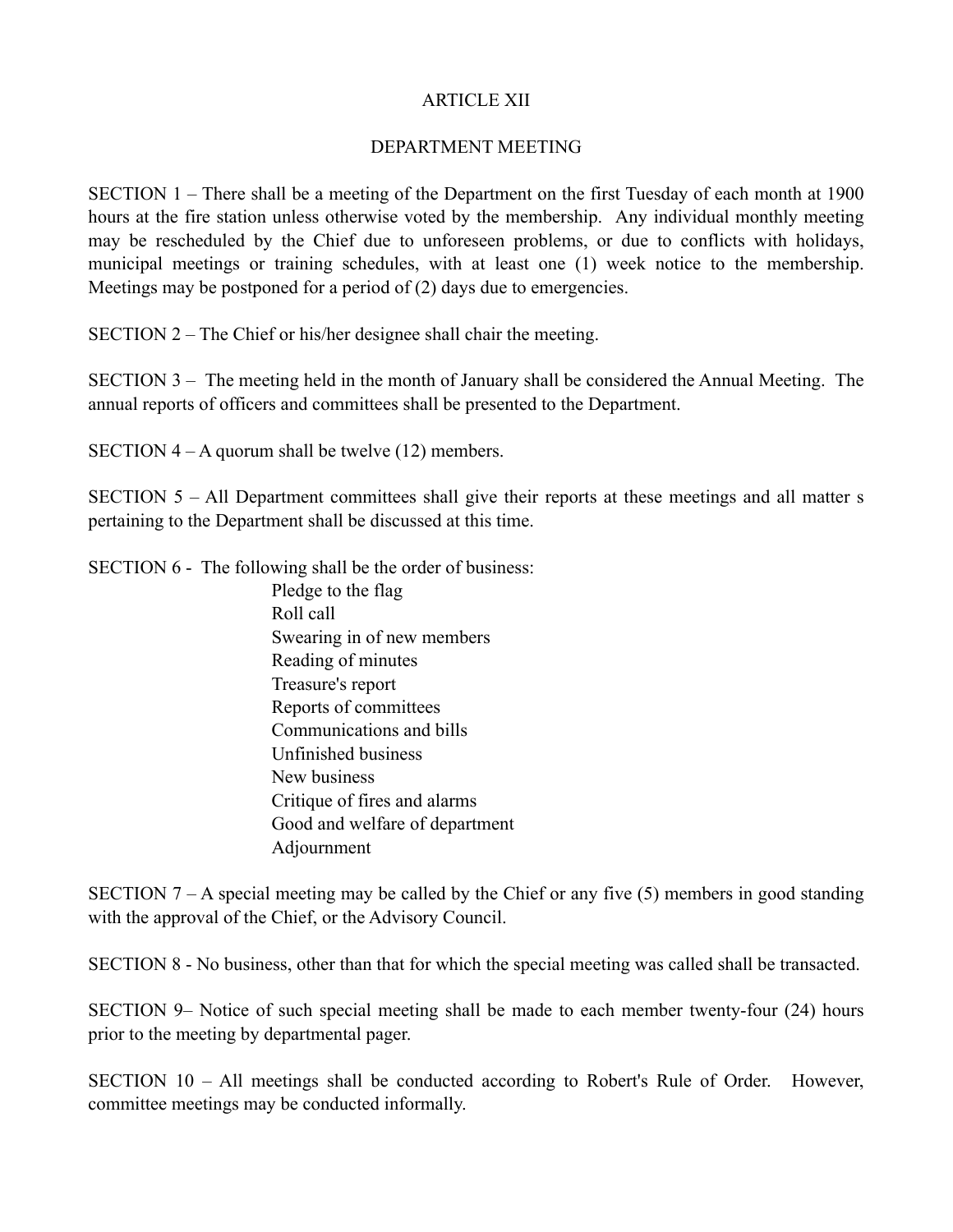#### ARTICLE XIII

#### **GENERAL**

SECTION 1 – Records – The records of the Department shall be closed on November  $31<sup>st</sup>$  of each year .

SECTION 2 – Screening Committee – There shall be a five (5) member screening committee to interview all candidates for membership in the Department. There shall be a chairperson (either fire or rescue), 2 firefighters and 2 EMT's. The following guidelines shall be used by said committee in their interviews:

- (A) Interest in service to the Department
- (B) Availability to the Department
- (C) Previous experience and/or training
- (D) Physical or mental suitability for the required tasks of the position
- (E) Any other information beneficial to the membership

The committee, after interviewing the applicant, shall vote to either recommend or not recommend the applicant for election by the general membership. If the applicant is recommended by the Screening Committee, then the membership shall vote when the next opening arises. If the applicant is not recommended, the reasons shall be documented on the application and it shall be placed on file and not brought up to the general membership.

SECTION 3 – The twenty-four (24) hour military clock shall be used to record all time within the Department and on all Department records.

SECTION 4 – In the absence of any officers, no new member shall assume the duties of an acting officer until he has completed one (1) year of active duty.

SECTION 5 – When operating the Department radio, mobile radio or portable radio there shall be no profanity or obscene language used. There also shall be no unnecessary conversation.

SECTION 6 - All resignations from the Department shall be submitted in writing by the member resigning.

SECTION 7 – Excuses for absence from drills and meetings may be made in writing, in person or by telephone to a Chief Officer by the member absenting himself. The Chief Officer shall approve or disapprove the excuse. A record of excuses shall be forwarded to the Clerk for notation.

SECTION  $8 - A$  library shall be maintained, containing a file of publications pertinent to the department, so as to be put to use to the best advantage of the membership. This library shall be kept current by the Chief or his designee.

SECTION 9 – There shall be twelve (12) regular drills each year and they shall normally be held on the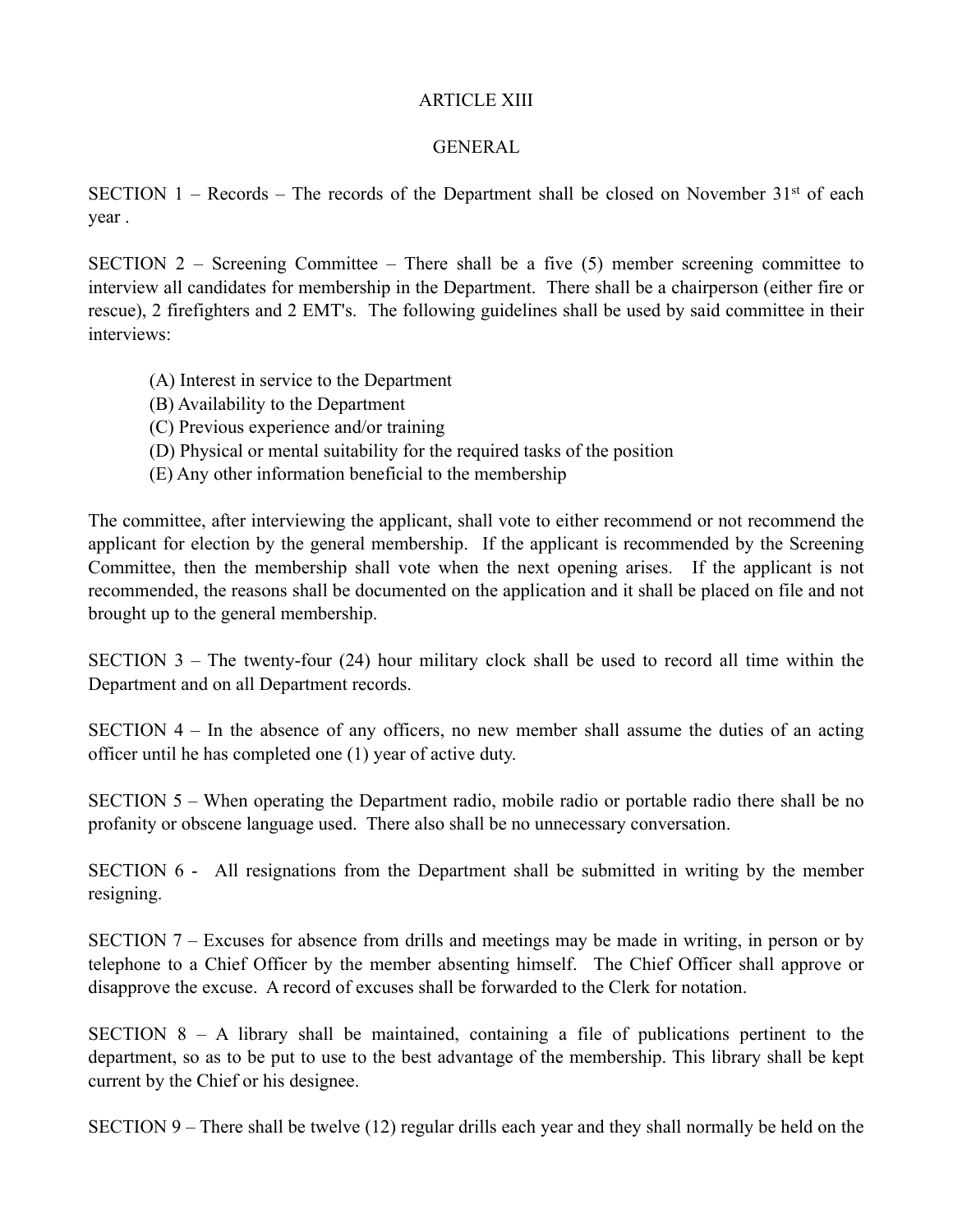third (3rd) Tuesday of each month.

SECTION 10 - Only the Chief Officer in charge or designee shall make statements to the press, media, or others in regards to incidents handled by the Department.

SECTION 11 – The Department may authorize by its vote the appointment of special advisory or technical personnel on an individual basis to assist the Department on special matters. These special matters shall not have the privilege of a vote on any Department matters or any authority in the function or performance of the Department or its members. Specific titles given to these special members will be decided by the Department upon recommendation of the Chief.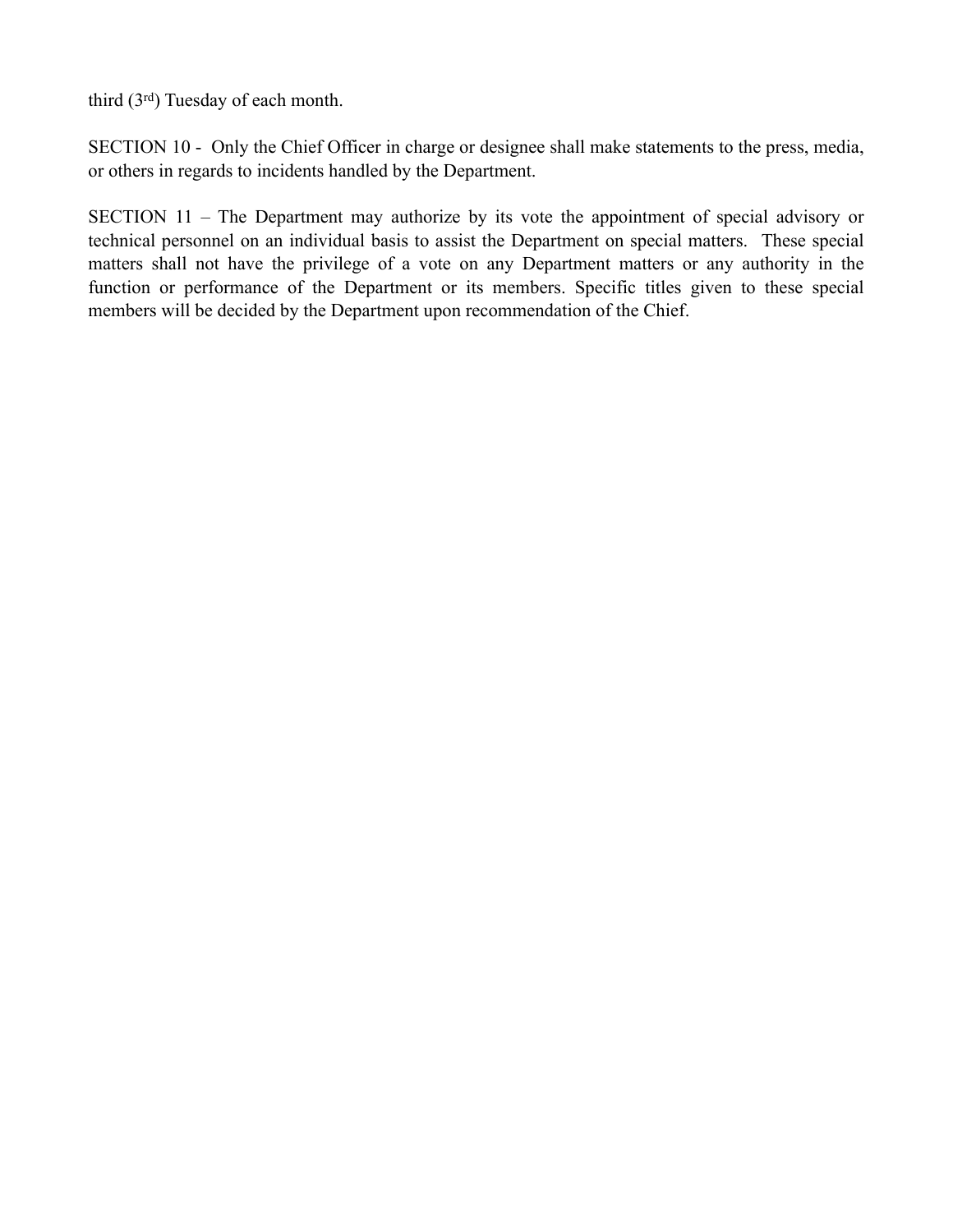#### ARTICLE XIV

### AMENDMENTS

SECTION 1 - These By-Laws may be rescinded, revised, amended or altered with the approval of the membership. Any changes in the By-Laws shall be submitted in writing and posted for two (2) months and voted on at the third month's regular meeting. Such amendments to be carried by two-thirds (2/3) vote of the members present.

SECTION 2 - Every active member of the Department shall receive a copy of the proposed amendments and changes in the By-Laws and any amendments thereto.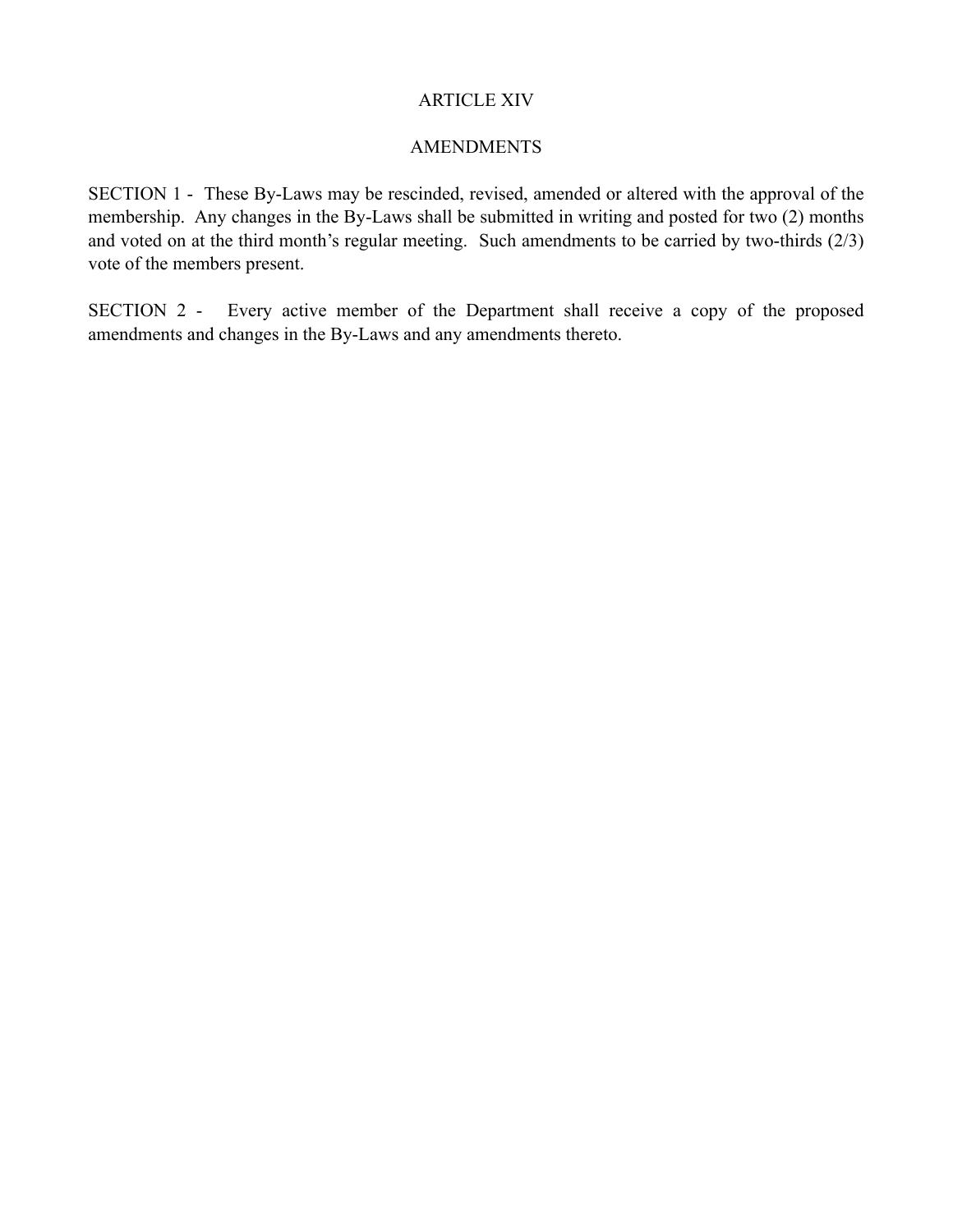### ARTICLE XV

### DEATHS

### SECTION 1 - A member who dies in the line of duty shall be entitled to:

- (A) All fire stations to be draped for thirty (30) days
- (B) Flag at half mast for thirty (30) days
- (C) Flowers from the Department
- (D) The following with the approval of the family of the deceased:
	- (1) Guard of Honor to be posted
	- (2) Wake service, conducted by the chaplain of the deceased members faith, to be
	- attended by all members of the Department
	- (3) Engine and Rescue to be used as hearse or flower car
	- (4) Any members to act as Pall Bearers and/or Honorary Bearers
	- (5) Department to attend funeral services (if any)

SECTION 2 - A member who dies, other than the line of duty shall be entitled to:

- (A) Station to be draped for thirty (30) days
- (B) Flowers from the Department
- (C) The following with the approval of the family of the deceased:
	- (1) Company to detail guard of honor for entire wake
	- (2) Wake service to be held by chaplain of deceased faith
	- (3) Engine or Rescue to be used as hearse or flower car
	- (4) Any members to act as Pall Bearers and/or Honorary Bearers
	- (5) Department members to attend funeral service (if any)

SECTION 3 - An active member's wife, single children, mother or father who dies is entitled to:

(A) Flowers from the Department

SECTION 4 - A retired member who dies shall be entitled to:

- (A) Flowers from the Department
- (B) Department to attend wake service (if any)
- (C) Department members to attend funeral services (if any)
- (D) Department members to act as Pall Bearers and/or Honorary Bearers, if requested